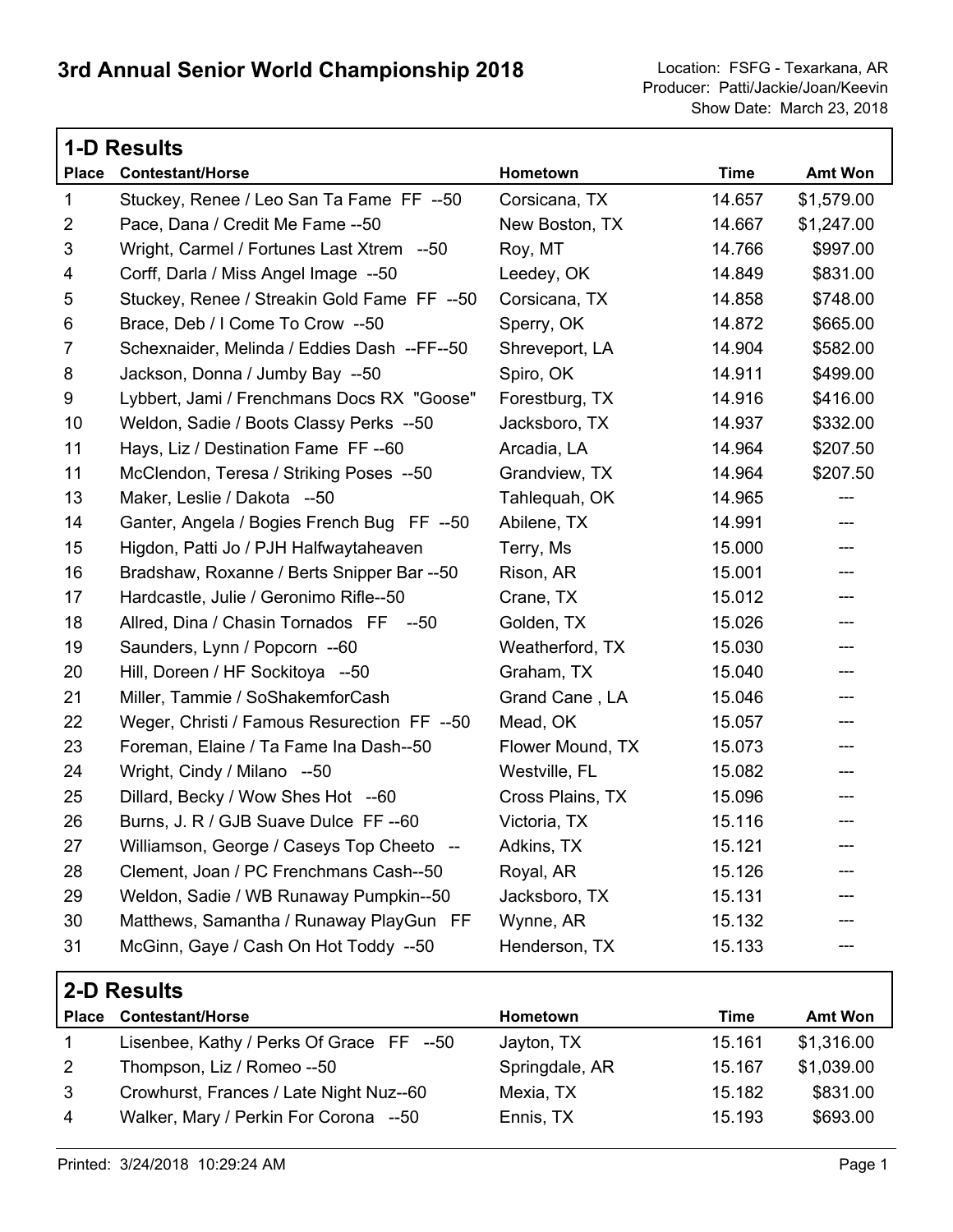|                | <b>2-D Results</b>                           |                   |             |          |
|----------------|----------------------------------------------|-------------------|-------------|----------|
| <b>Place</b>   | <b>Contestant/Horse</b>                      | Hometown          | <b>Time</b> | Amt Won  |
| 5              | Connor, Miriam / Jodies Famous Grace FF -    | Columbus, TX      | 15.194      | \$623.00 |
| 6              | Hardcastle, Julie / Im A Sunshine Jet--50    | Crane, TX         | 15.197      | \$554.00 |
| $\overline{7}$ | Davis, Barbara / Sashay To High Fame --70    | Hernando, MS      | 15.198      | \$485.00 |
| 8              | Uniterseher, Karen / Famous Cherry Bomb      | Norman, OK        | 15.202      | \$416.00 |
| 9              | Smith, Shawn / Billys Little Bully--50       | Axtell, TX        | 15.203      | \$346.00 |
| 10             | Barnes, Sherri / Racing For Perks FF --50    | Pilot Point, TX   | 15.220      | \$277.00 |
| 11             | Schneider, Nanette / Firecrackerontherock FF | Columbia, MO      | 15.223      | \$208.00 |
| 12             | Bloxom, Debbie / Shake The Fame FF --60      | Stephenville, TX  | 15.225      | \$139.00 |
| 13             | Vogel, Terry / BB Boogying Frenchman FF -    | Gainesville, TX   | 15.236      | ---      |
| 14             | McCullar, Patty / Fendi Bender--60           | Canyon, TX        | 15.245      | ---      |
| 15             | Denton, James / Amalidodollars Stick --50    | Huntington, TN    | 15.245      | ---      |
| 16             | Bishop, Dawn / Seven--60                     | Green Forest, AR  | 15.256      | ---      |
| 17             | Harris, Lisa / Rockin On In --50             | Cleburne, TX      | 15.257      | ---      |
| 18             | Abel, Fawna Lee / Abel Ta Fire --50          | Houston, TX       | 15.260      | ---      |
| 19             | Williams, Marlena / Jackie Bee Starbert--50  | Morrilton, AR     | 15.263      | ---      |
| 20             | Barton, Margaret / Miss Tana Mara Bars--60   | Ramona, OK        | 15.268      | ---      |
| 21             | Barnes, Sherri / Famous Little Jet FF --50   | Pilot Point, TX   | 15.273      | ---      |
| 22             | Brand, Jackie / Top Of The Roc -50           | Harrison, AR      | 15.273      | ---      |
| 23             | Brooks, Lee Ann / Thedoctorsatthebar --50    | Winthrop, AR      | 15.286      | ---      |
| 24             | Williams, Marlena / Jozie Brigadier--50      | Morrilton, AR     | 15.287      | ---      |
| 25             | Crowder, Tammy / First Firewater FF --50     | Austin, AR        | 15.288      | ---      |
| 26             | McCormick, Debbie / Dineros First Down FF -  | Vivian, LA        | 15.289      | ---      |
| 27             | Ellis, Jackie / Pearl County --50            | Kountze, TX       | 15.290      | ---      |
| 28             | Ott, Sonya / Steel It --50                   | Flat Rock, AL     | 15.294      | ---      |
| 29             | O'Neal, Merrill / Natives War Leo FF         | Ruston, LA        | 15.297      | ---      |
| 30             | Eldridge, Jackie / Streaking Bray FF --50    | Springdale, AR    | 15.300      | ---      |
| 31             | Armstrong, Kay / Snazzy Dazzler --50         | Point, TX         | 15.300      |          |
| 32             | Armstrong, Chris / AG Johnny Fame --50       | Whitesboro, Tx    | 15.304      |          |
| 33             | Gates, Stacey / PH Firewaters Payday --50    | Rhome, TX         | 15.304      |          |
| 34             | Gutierrez, Casey / Frosty Feelin Lucky FF -- | Dallas, TX        | 15.320      | ---      |
| 35             | Preston, Sally / Cee U Later Gator FF --70   | Colliinsville, TX | 15.322      |          |
| 36             | Carlin, Laura / Bay Go Bye Bye--50           | Neosho, MO        | 15.322      |          |
| 37             | Ziegler, Cheryl / Go Risky Frenchman         | Coal Hill, AR     | 15.335      | ---      |
| 38             | White, Kim / Leaving So Easy --50            | Cedar Bluff, MS   | 15.336      |          |
| 39             | Miller, Tammie / Barrons Watch               | Grand Cane, LA    | 15.345      |          |
| 40             | Carter, Kirk / Bunnys Six Diamond --50       | Pilot Point, TX   | 15.345      | ---      |
| 41             | McCullar, Patty / Zip That Fly--60           | Canyon, TX        | 15.347      |          |
| 42             | Wilks, John / Froze My Socks Off FF --50     |                   | 15.348      |          |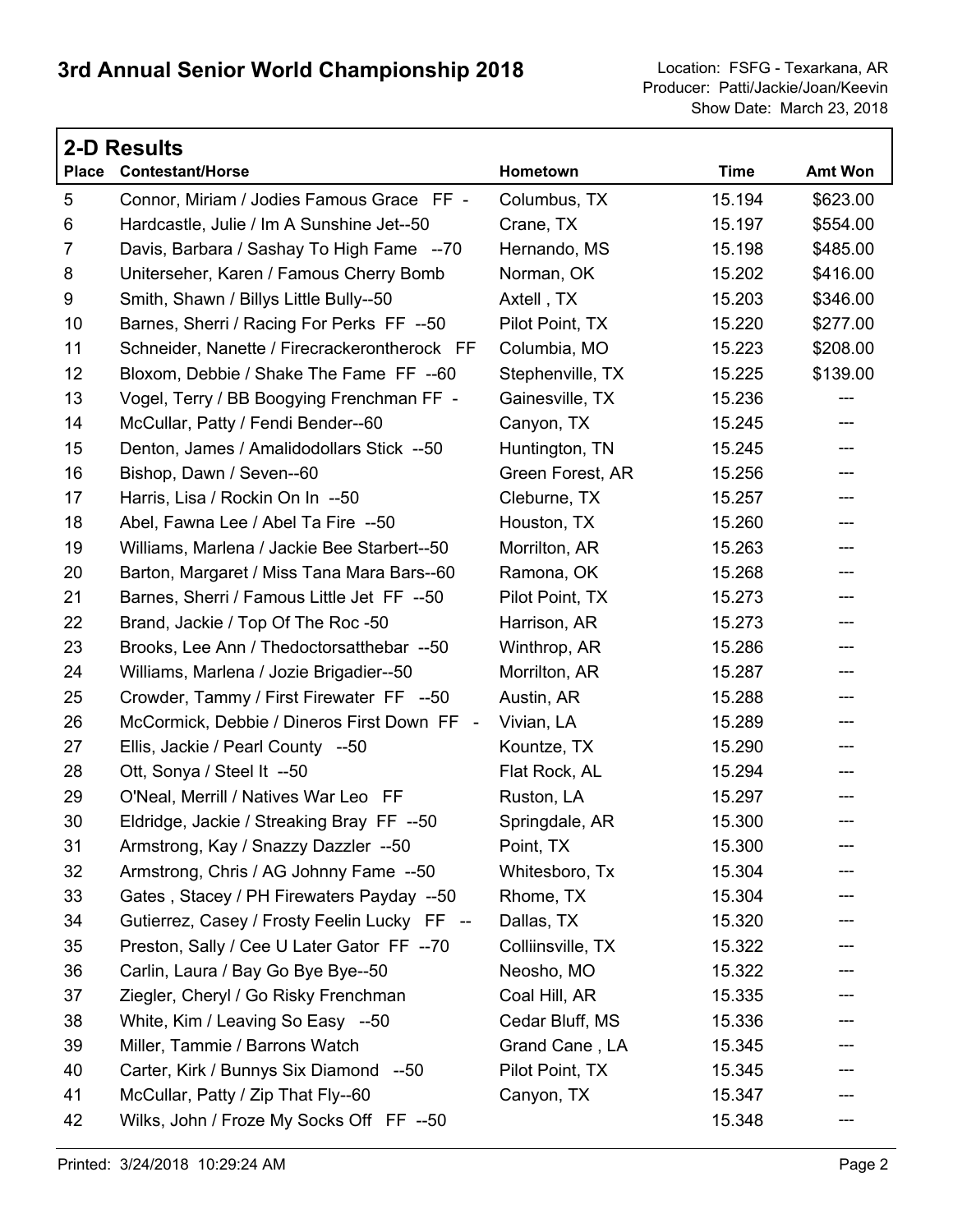Г

|              | <b>2-D Results</b>                           |                     |             |                |  |  |
|--------------|----------------------------------------------|---------------------|-------------|----------------|--|--|
| <b>Place</b> | <b>Contestant/Horse</b>                      | Hometown            | <b>Time</b> | <b>Amt Won</b> |  |  |
| 43           | Morgan, Debbie / Get It Haley --60           | Ada, Ok             | 15.355      | ---            |  |  |
| 44           | Young, Kay / Fly On Firewater FF --70        | Overbrook, OK       | 15.360      | ---            |  |  |
| 45           | Pennington, Mary / This Judge Rocks FF --50  | Ethel, LA           | 15.364      | ---            |  |  |
| 46           | Ameen, Allison / Max Out --50                | Vicksburg, MS       | 15.378      | ---            |  |  |
| 47           | Bouldin, Devon / Dwightsthirsty --60         | Ringgold, Tx        | 15.379      | ---            |  |  |
| 48           | Williams, Marlena / Hes Downrite On Fire--50 | Morrilton, AR       | 15.383      | ---            |  |  |
| 49           | Richards, Jessica / Big Deal Panama --50     | Vidor, TX           | 15.385      | ---            |  |  |
| 50           | Brace, Deb / Pepto Cutter --50               | Sperry, OK          | 15.389      | ---            |  |  |
| 51           | Paul, Melody / Cash--60                      | Mt Pleasant, TX     | 15.390      | ---            |  |  |
| 52           | Cory, Diana / JC Swift Sunfrost--60          | Gainesville, TX     | 15.390      | ---            |  |  |
| 53           | Adams, Angie / Bugsy First Timber --50       | Poteau, OK          | 15.391      | ---            |  |  |
| 54           | Coble, Myrna / Scooby--50                    | Bartlesville, OK    | 15.393      | ---            |  |  |
| 55           | Partain, Kathleen / VF Isawhimstreak --60    | Bullard, TX         | 15.397      | ---            |  |  |
| 56           | Henderson, Michelle / Bogies French Bear --  | Bristow, OK         | 15.400      | ---            |  |  |
| 57           | Cole, Mary / Cokeys Rainy Days--60           | Goldsmith, TX       | 15.404      | ---            |  |  |
| 58           | Franks, Chris / Chick N A Class--60          | Saltillo, MS        | 15.404      | ---            |  |  |
| 59           | Smith, Karla / Buggin Me Baby FF ---50       | Shreveport, LA      | 15.409      | ---            |  |  |
| 60           | Connor, Miriam / Sunny                       | Columbus, TX        | 15.412      | ---            |  |  |
| 61           | Pinkston, Jackie / Jewel --70                | Success, MO         | 15.414      | ---            |  |  |
| 62           | Bailey, Julie / KM Winnie Broncen            | Sulphur Springs, TX | 15.416      | ---            |  |  |
| 63           | Cole, Linda / Easy Strawfly Kiss --50        | Emory, TX           | 15.424      | ---            |  |  |
| 64           | Ogle, Mary Beth / Stride On Fame--70         | Kinta, OK           | 15.432      | ---            |  |  |
| 65           | Hinds, Mitzi / Doc--50                       | Guntown, MS         | 15.437      | ---            |  |  |
| 66           | Riley, Nancy / Jim Shrimp --60               | Hobbs, NM           | 15.441      | ---            |  |  |
| 67           | Zant, Shelia / Sazzy--60                     | Odessa, TX          | 15.453      | ---            |  |  |
| 68           | Schroedter, Linda / Ima Gold Champion--50    | Stephenville, TX    | 15.455      | ---            |  |  |
| 69           | Pratt, Candace / Famous Noble--50            | Aubrey, TX          | 15.455      |                |  |  |
| 70           | Richardson, Debbie / Miss Oakie Sparks -- 50 | Elmore City, Ok     | 15.461      |                |  |  |
| 71           | Peterson, Tracey / TB Fame--50               | Celeste, TX         | 15.466      |                |  |  |
| 72           | Turner, Julia / A Different Deal --50        | Idabel, OK          | 15.468      |                |  |  |
| 73           | Mitchell, Lisa / Dunn Fireup Joey --50       | Karnack, TX         | 15.468      |                |  |  |
| 74           | Buso, Jacqueline / Cajo Tari                 | Oak Grove, Mo       | 15.475      |                |  |  |
| 75           | Johnson, Karla / Arbeka Bob --50             | Henderson, TX       | 15.484      |                |  |  |
| 76           | Peterson, Robby / Bully For Dasher ---50     | Poplarville, MS     | 15.485      |                |  |  |
| 77           | Richards, Jessica / Fletch Hasa Pistol --50  | Vidor, TX           | 15.487      |                |  |  |
| 78           | Fox, Jodie / Lipstick Colors--50             | Meridian, OK        | 15.489      |                |  |  |
| 79           | Clark, Becky / Loasupnow "Taz" --50          | Pleasant Plains, AR | 15.496      |                |  |  |
| 80           | Muse, Shelley / VF Rare Coin FF -- 50        | Sallisaw, OK        | 15.499      | ---            |  |  |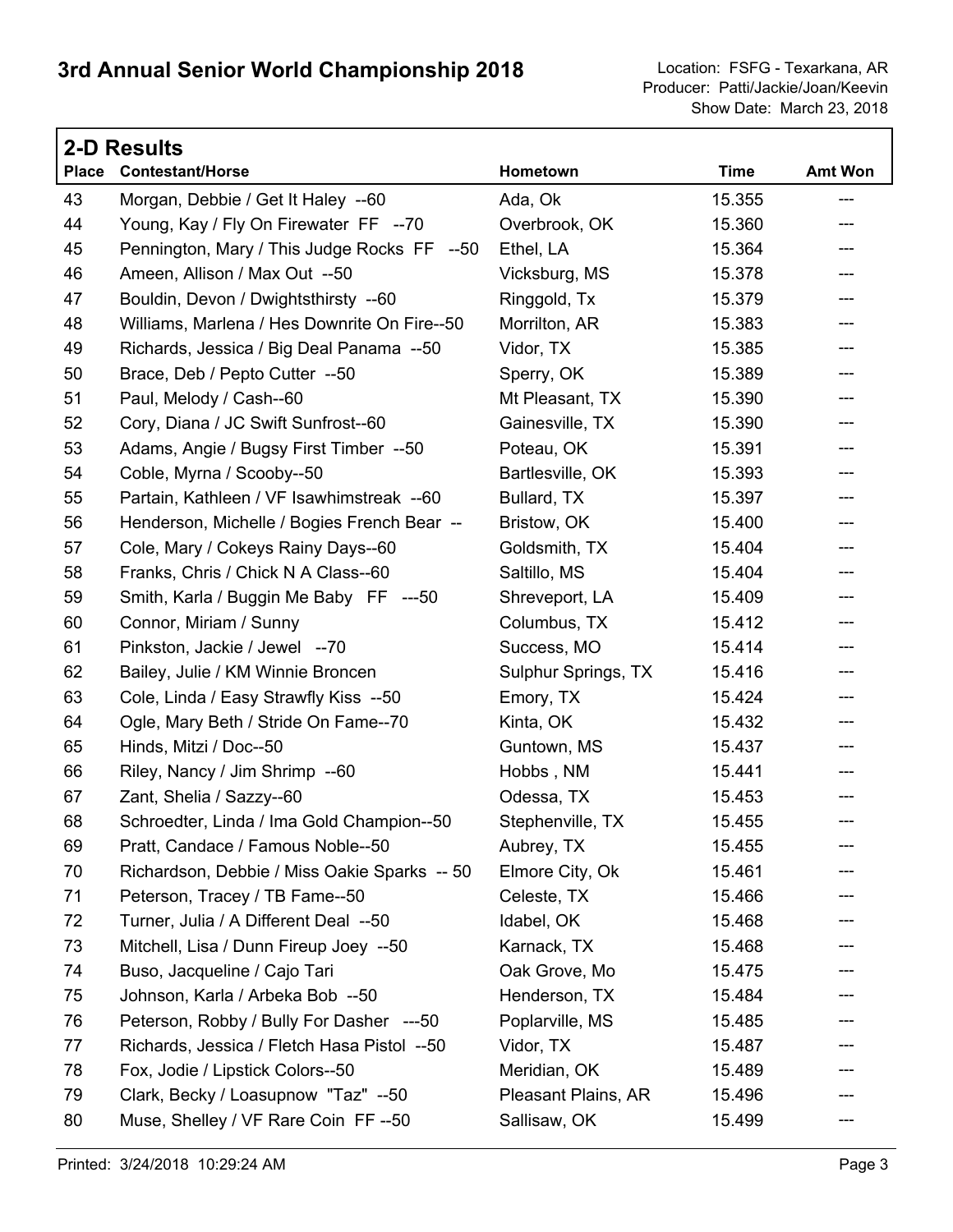|              | <b>2-D Results</b>                             |                  |             |         |  |  |
|--------------|------------------------------------------------|------------------|-------------|---------|--|--|
| <b>Place</b> | <b>Contestant/Horse</b>                        | Hometown         | <b>Time</b> | Amt Won |  |  |
| 81           | Hairgrove, Latisha / Freckles of a Diva --50   | Timpson, TX      | 15.499      | $---$   |  |  |
| 82           | Nemec, Laura / Frenchman Buggin Out            | Crawford, TX     | 15.501      | ---     |  |  |
| 83           | Powers, Bonnie / A Frenchmans Valour--50       | Webb City, MO    | 15.502      | ---     |  |  |
| 84           | Orstad, Sharon / Mister Be A Twister --70      | Wayne, OK        | 15.502      | ---     |  |  |
| 85           | Griffin, Kim Schneider / Playin Stylish Lynx - | Hartman, AR      | 15.505      | ---     |  |  |
| 86           | Cocks, Karen / Paloma Pine --60                | Campbell, TX     | 15.509      | ---     |  |  |
| 87           | Pennington, Mary / Monsieur Perks FF --50      | Ethel, LA        | 15.515      | ---     |  |  |
| 88           | Lisenbee, Kathy / As Cool As Nick Gets FF -    | Jayton, TX       | 15.525      | ---     |  |  |
| 89           | Sherman, Scott / Just A Radical --50           | Walnut Ridge, AR | 15.526      | ---     |  |  |
| 90           | Randolph, Connie / Hot Rod Kitty Catt FF --50  | Valley View, TX  | 15.538      | ---     |  |  |
| 91           | Shannon, Mary / Quick Charge It FF --60        | Starkville, MS   | 15.539      | ---     |  |  |
| 92           | Smith, Helen / Revveduplil Jesse--50           | Eminence, MO     | 15.541      | ---     |  |  |
| 93           | Fletcher, Darlene / GL Dashing Dick            |                  | 15.541      | ---     |  |  |
| 94           | Howell, Mary / Bounding For Trouble --60       | Binger, OK       | 15.544      | ---     |  |  |
| 95           | Scammahorn, Lana / Bennysbaytrix --60          | Apache, OK       | 15.545      | ---     |  |  |
| 96           | Jones, Kelly / HH Rocket Ta Fame--50           | Quinlan, TX      | 15.548      | ---     |  |  |
| 97           | Crowder, Tammy / Speed Away Laughing FF        | Austin, AR       | 15.549      | ---     |  |  |
| 98           | Taylor, Valerie / Jetta Jazz --50              | Catawissa, MO    | 15.550      | ---     |  |  |
| 99           | Kessler, Daryll / Irish Firewater FF --50      | Whitesboro, TX   | 15.564      | ---     |  |  |
| 100          | Harris, Lisa / Bullys Tiger Eye --50           | Cleburne, TX     | 15.564      | ---     |  |  |
| 101          | Hightower, Wanda / Sheez Speedy --50           | Gilmer, Tx       | 15.571      | ---     |  |  |
| 102          | McCullar, Patty / Firewater Sandac Jones FF -  | Canyon, TX       | 15.572      | ---     |  |  |
| 103          | Mayes, Kaye / Moody Blues                      | Springdale, Ar   | 15.577      | ---     |  |  |
| 104          | Ritchie, LeAnn / Nick Rockin Hemp--50          | Crandall, TX     | 15.579      | ---     |  |  |
| 105          | Eller, Charemon / Sharky --50                  | Oktaha, Ok       | 15.581      | ---     |  |  |
| 106          | Pritchard, Holly / Bogies Frenchmoon FF --60   | Springtown, Tx   | 15.581      | ---     |  |  |
| 107          | Hansen, Karen / Bobby Tee Acre --60            | Weatherford, TX  | 15.584      |         |  |  |
| 108          | Sherman, Scott / PT Cowboy Cadillac --50       | Walnut Ridge, AR | 15.591      |         |  |  |
| 109          | Williamson, George / T.T. Perks Cash Master    | Adkins, TX       | 15.591      |         |  |  |
| 110          | Ameen, Allison / Soflitsticated FF --50        | Vicksburg, MS    | 15.593      | ---     |  |  |
| 111          | Ziegler, Cheryl / Heavens Advantage            | Coal Hill, AR    | 15.595      |         |  |  |
| 112          | Williams, Bobi / Fire M Thyme                  | Prosper, Tx      | 15.599      |         |  |  |
| 113          | Graham, Tammy / Shes A Cash Popper --60        | Meridain, Ms     | 15.601      |         |  |  |
| 114          | Griffin, Kim Schneider / KN Fabulous Marsey    | Hartman, AR      | 15.609      |         |  |  |
| 115          | Williams, Abbe / Jules Bubblin' Babe --60      | West Pt, MS      | 15.615      |         |  |  |
| 116          | Boyer, Nikki / Taking The Dually --50          | Azle, TX         | 15.619      | ---     |  |  |
| 117          | Davis, Janette / Madam Money Perry --60        | Elk City, OK     | 15.622      |         |  |  |
| 118          | Richman, Dana / Sr Pretty Boy Rock FF --60     | Valley Mills, TX | 15.638      |         |  |  |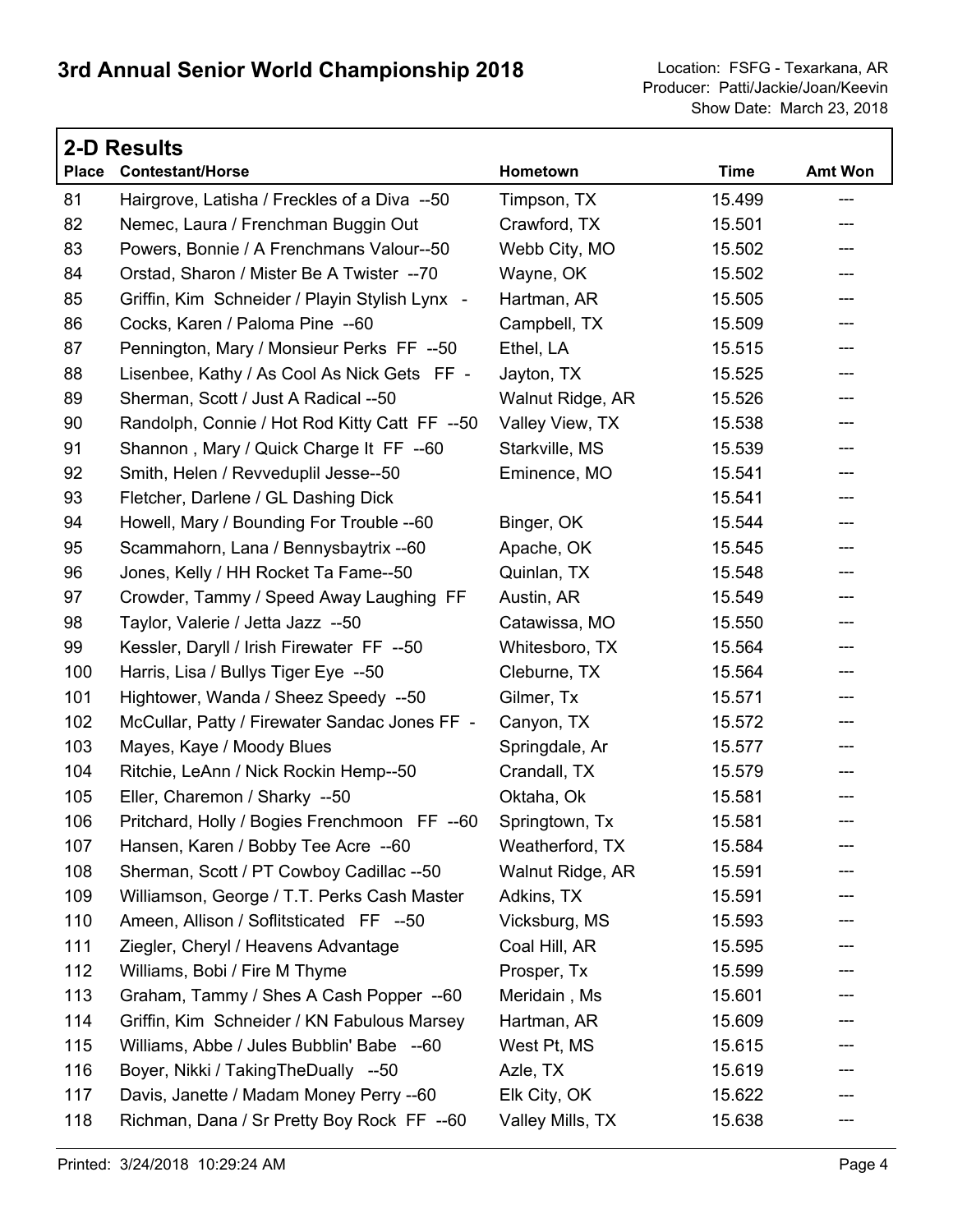Г

|                | <b>2-D Results</b>                              |                 |             |                |  |  |
|----------------|-------------------------------------------------|-----------------|-------------|----------------|--|--|
|                | Place Contestant/Horse                          | Hometown        | <b>Time</b> | <b>Amt Won</b> |  |  |
| 119            | Jones, Alica / Turbo Toole --60                 | Grandview, TX   | 15.640      | ---            |  |  |
| 120            | Henderson, Michelle / Six Oclock Bogie --FF-    | Bristow, OK     | 15.641      |                |  |  |
| 121            | Davis, Jan / Woody B Perky --60                 | Azle, Tx        | 15.643      |                |  |  |
| 122            | Johnson, Tammy / Frenchman Yellow Rose -        | Keithville, LA  | 15.645      | ---            |  |  |
| 123            | Kendall, Louise / Sudden Six Fame --60          | Cheyenne, OK    | 15.646      |                |  |  |
| 124            | Parks, Whitney / Cashum Up Frenchie--50         | Axtell, TX      | 15.651      |                |  |  |
| 125            | Carver, Sandi / Pink Lee --70                   | Seminole, OK    | 15.652      | ---            |  |  |
|                | <b>3-D Results</b>                              |                 |             |                |  |  |
| <b>Place</b>   | <b>Contestant/Horse</b>                         | Hometown        | <b>Time</b> | <b>Amt Won</b> |  |  |
| 1              | Wilson, Susan / WB Peppy Zan Parr --60          | Troup, Tx       | 15.658      | \$1,053.00     |  |  |
| $\overline{2}$ | Taylor, Janey / Roll Me A Bully --50            | Eros, LA        | 15.662      | \$831.00       |  |  |
| 3              | Teague, Kim / Best Ta Fame--50                  | Rankin, TX      | 15.663      | \$665.00       |  |  |
| 4              | Krabbenhoft, Bruce / Draw In The Fire FF --60   | Park Rapids, MN | 15.665      | \$554.00       |  |  |
| 5              | Savage, Linda / Keep Her Blonde--60             | Midland, TX     | 15.669      | \$499.00       |  |  |
| 6              | Smith, Keith / Smoke N Cool Playboy--50         | Eminence, MO    | 15.671      | \$443.00       |  |  |
| 7              | Turner, Julia / Bob --50                        | Idabel, OK      | 15.677      | \$388.00       |  |  |
| 8              | Martin, Donna / Judy's Oklahoma Fuel --60       | Morrilton, AR   | 15.680      | \$332.00       |  |  |
| 9              | Culpepper, Roberta / Jake --60                  | Waggaman, LA    | 15.682      | \$277.00       |  |  |
| 10             | Barnes, Sherri / BB Booging Frenchman FF -      | Pilot Point, TX | 15.687      | \$222.00       |  |  |
| 11             | Ott, Sonya / Maybe --50                         | Flat Rock, AL   | 15.688      | \$166.00       |  |  |
| 12             | McBroom, Jennifer / First Bug Beduino--50       | Baskin, LA      | 15.702      | \$55.50        |  |  |
| 13             | Reed, Loretta / Star --70                       | Sallisaw, OK    | 15.702      |                |  |  |
| 14             | Drewery, Debbie / Nedra's Cash --60             | Lakeland, TN    | 15.703      | ---            |  |  |
| 15             | Snelson, Shelli / Shake It First Bogie --FF--50 | Bristow, OK     | 15.706      | ---            |  |  |
| 16             | Milstead, Marla / Ware Bars Little Jan --50     | Conroe, Tx      | 15.708      | ---            |  |  |
| 17             | Brewer, Dawn / Take A Shot On Me --50           | Seagroves, Tx   | 15.708      | ---            |  |  |
| 18             | Wright, Cindy / Lena's Famous Blondie FF -      | Westville, FL   | 15.713      |                |  |  |
| 19             | Branch, Gloria / VVF Plays With Guns            | Wellston, OK    | 15.714      |                |  |  |
| 20             | Nibarger, Julee / IGotToGo--50                  | Chillicothe, MO | 15.716      |                |  |  |
| 21             | Hardy, Sheila / Boomer                          | Greenbriar, Ar  | 15.723      |                |  |  |
| 22             | Rutledge, Deanna / Pass The Firewater FF -      | Aubrey, TX      | 15.742      |                |  |  |
| 23             | Kessler, Daryll / Barclosednofirewater FF --50  | Whitesboro, TX  | 15.743      |                |  |  |
| 24             | Coyle, Karen / First Count Dash                 | Wheatland, OK   | 15.752      |                |  |  |
| 25             | McDonald, Sharon / Daisy --50                   | Jefferson, TX   | 15.776      |                |  |  |
| 26             | Jackson, Tony / Johnny On The Rocks FF          | Scurry, TX      | 15.777      |                |  |  |
| 27             | McManus, Tracy / Drifters Perk N Anne --50      | Lone Grove, OK  | 15.780      |                |  |  |
| 28             | Smith, Shannon / Busy Lacin Chex--50            | Vancleave, MS   | 15.787      |                |  |  |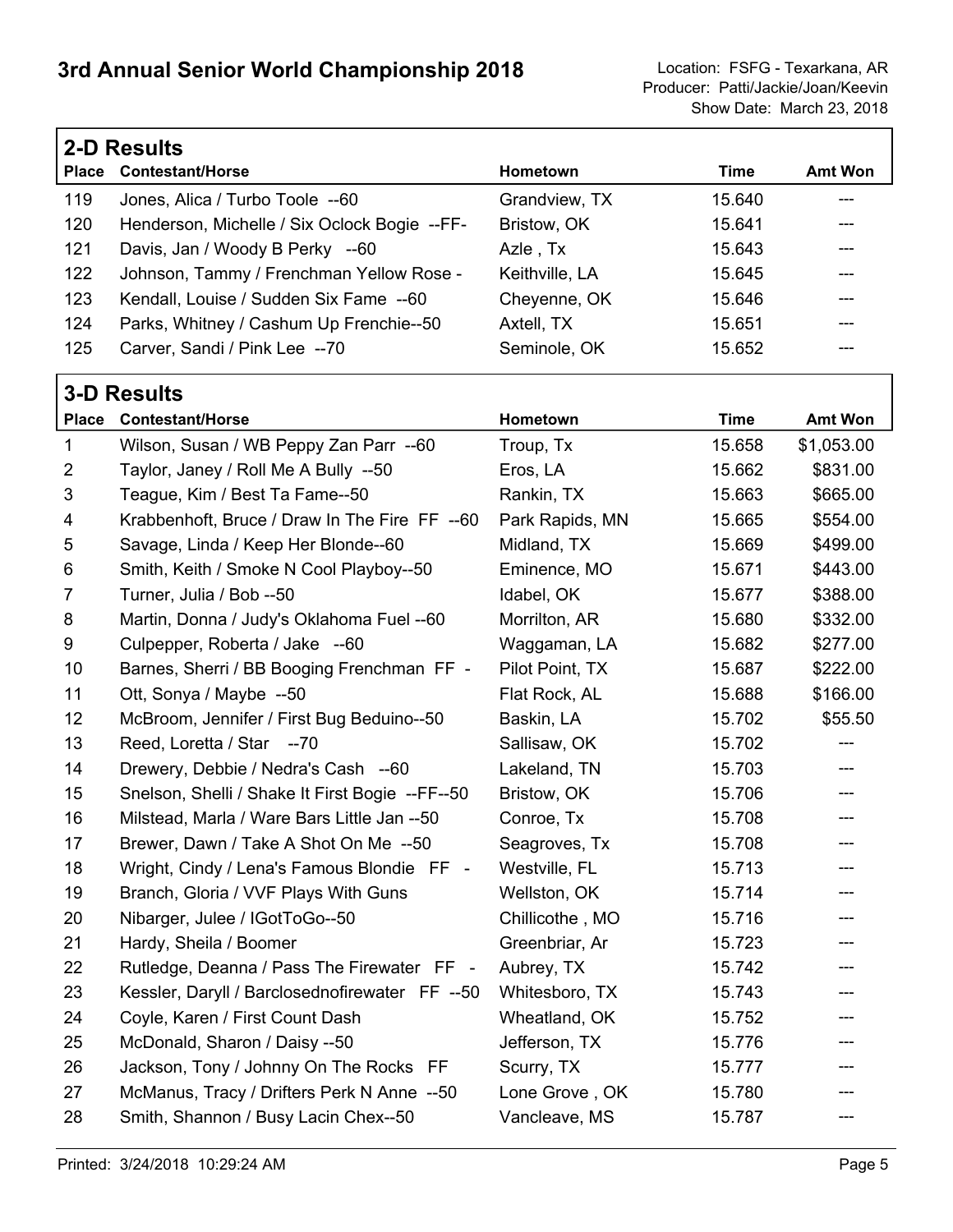Show Date: March 23, 2018 Producer: Patti/Jackie/Joan/Keevin

| <b>3-D Results</b> |                                              |                       |             |                |  |  |
|--------------------|----------------------------------------------|-----------------------|-------------|----------------|--|--|
| <b>Place</b>       | <b>Contestant/Horse</b>                      | Hometown              | <b>Time</b> | <b>Amt Won</b> |  |  |
| 29                 | Weems, Tammy / Georgia --50                  | Arkadelphia, Ar       | 15.787      | ---            |  |  |
| 30                 | Sparks, Rose / Honor Nancy Ann --60          |                       | 15.794      | ---            |  |  |
| 31                 | Eddings, Shawn / Bogies Famous Too --50      | Pilot Point, TX       | 15.797      | ---            |  |  |
| 32                 | Kinder, Carol / Hustles Cherokee Jet --60    | <b>Black Rock, AR</b> | 15.799      | ---            |  |  |
| 33                 | Begnaud, Michelle / LR U Gotta Be Kidden     | Duson, LA             | 15.803      |                |  |  |
| 34                 | Chiarizzio, Denise / Bulls Gamblin Man ---50 | Malvern, AR           | 15.808      | ---            |  |  |
| 35                 | Vogel, Terry / All Night Corona FF --50      | Gainesville, TX       | 15.813      | ---            |  |  |
| 36                 | Shuck, Beverly / Calfee Charm--70            | Magnolia, TX          | 15.814      |                |  |  |
| 37                 | Miles, Sharon / Blondi                       | Wickes, AR            | 15.817      | ---            |  |  |
| 38                 | Chafin, Jennifer / Sheza Cash Wonder--60     | Bryan, TX             | 15.820      | ---            |  |  |
| 39                 | Dial, Sandy / Callsign Charlie--60           | Livingston, AL        | 15.824      | ---            |  |  |
| 40                 | Foreman, Bobbie / Twotiminhustler ---60      | Rose, OK              | 15.830      | ---            |  |  |
| 41                 | Tucker, Russell / Three Kings Chick --70     | Springville, AL       | 15.832      | ---            |  |  |
| 42                 | Belsha, Connie / Duece Dry Doc --50          | Anacoco, LA           | 15.833      | ---            |  |  |
| 43                 | Spillers, Kaye / Ima Super Sweet Diva --50   | Choudrant, LA         | 15.836      | ---            |  |  |
| 44                 | Moore, Pollyanna / Dizzzy Moon Expres --50   | Maud, TX              | 15.840      | ---            |  |  |
| 45                 | Potter, Lu Ann / Buck--60                    | Nashville, MI         | 15.848      |                |  |  |
| 46                 | Hinds, Mitzi / Tiny Dashing Bully --50       | Guntown, MS           | 15.852      | ---            |  |  |
| 47                 | Bagwell, Connie / JWT Haulin Cash --50       | Springdale, AR        | 15.853      | ---            |  |  |
| 48                 | Holland, Kaylynn / Sisters Last Call --50    | Lamar, AR             | 15.856      | ---            |  |  |
| 49                 | Ott, Sonya / Cindy --50                      | Flat Rock, AL         | 15.865      | ---            |  |  |
| 50                 | Thomas, Cindy / Nicks Fanci Fol --50         | Florence, MS          | 15.867      | ---            |  |  |
| 51                 | Dunfield, Jo / Powr Prince --60              | Quinlan, TX           | 15.873      | ---            |  |  |
| 52                 | Seffens, Larry / Streakin Jules Bug FF--60   | Columbia, LA          | 15.880      | ---            |  |  |
| 53                 | Donnell, Robert "Bob" / Dude's Weekend Out   | Brighton, TN          | 15.880      | ---            |  |  |
| 54                 | Knotts, Terrie / Bugs Pay The Money --50     | Tyler, TX             | 15.882      | ---            |  |  |
| 55                 | Smith, Shawn / Jacko--50                     | Axtell, TX            | 15.884      |                |  |  |
| 56                 | Douglas, Renee / Beamer --50                 | Cleburne, TX          | 15.885      |                |  |  |
| 57                 | Morgan, Ellen / Super Star --50              | Brandon, MS           | 15.885      |                |  |  |
| 58                 | Shinn, Susan / Dixies Little Cutter          | Quinlan, TX           | 15.888      |                |  |  |
| 59                 | Boyd, Sonya / Sugar G Booger--50             | Edwards, MO           | 15.888      |                |  |  |
| 60                 | Elkins, Tina / Dat Chili Sail --50           | Clyde, TX             | 15.888      |                |  |  |
| 61                 | Gallent, Phyllis / Heza Bully Gator FF --60  | St Francisville, LA   | 15.894      |                |  |  |
| 62                 | Hicks, Carolyn / Prairie Six Moon --70       | Meeker, OK            | 15.895      |                |  |  |
| 63                 | Mohon, Angie / IBarelyGetRDone -- 50         | Claremore, OK         | 15.898      |                |  |  |
| 64                 | Strickland, Lynn / High Flautin Flame --60   | Newton, Ms            | 15.898      |                |  |  |
| 65                 | Norell, Linda / Hope For Jess --50           | Quinlan, TX           | 15.898      |                |  |  |
| 66                 | Hetrick, Chris / Golden Power Jet --60       | Spiro, OK             | 15.904      |                |  |  |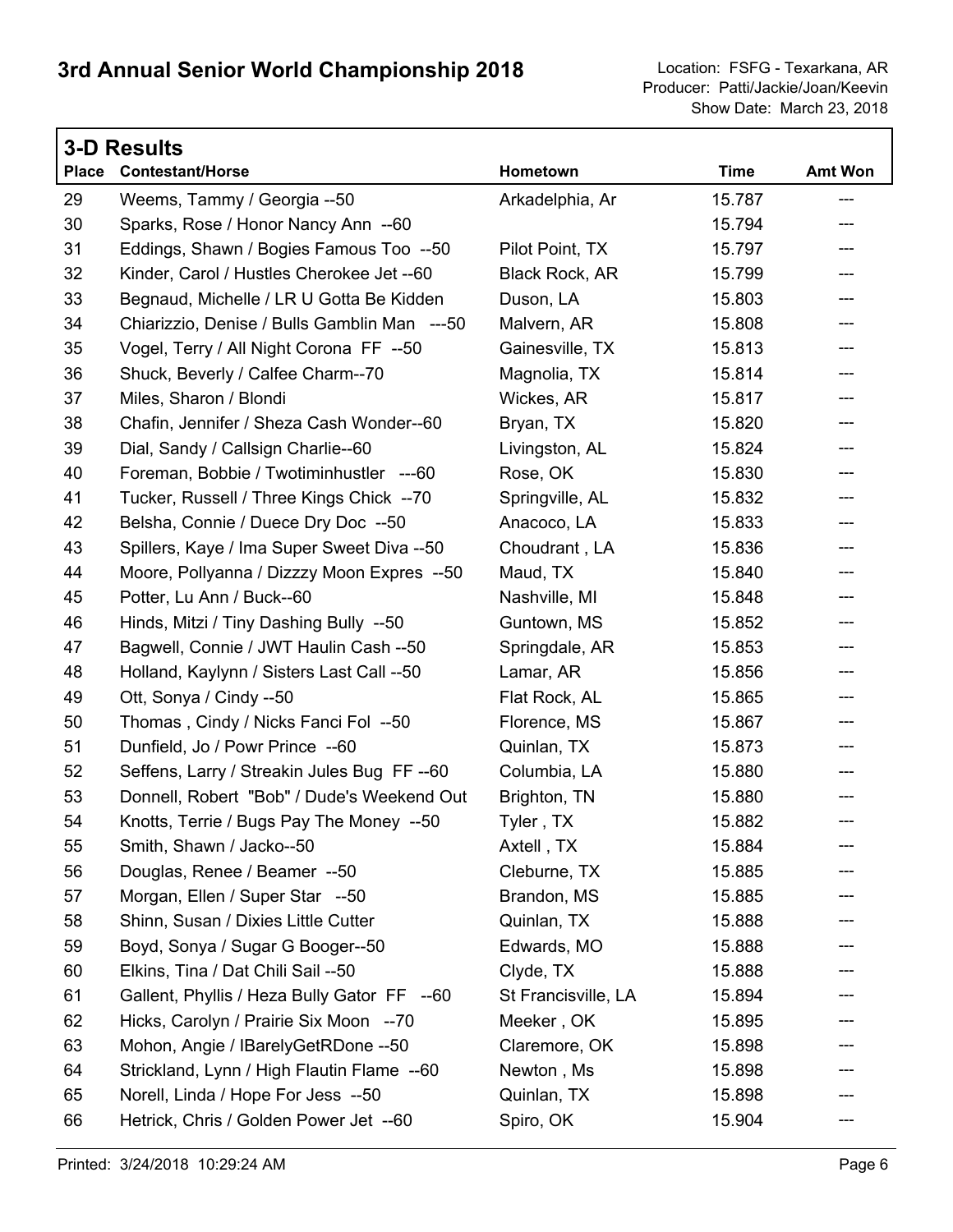| <b>3-D Results</b> |                                             |                     |             |                |
|--------------------|---------------------------------------------|---------------------|-------------|----------------|
| <b>Place</b>       | <b>Contestant/Horse</b>                     | Hometown            | <b>Time</b> | <b>Amt Won</b> |
| 67                 | Talley, Beth / Jag--50                      | Rockwall, TX        | 15.905      | ---            |
| 68                 | Peterson, Tracey / Special Bullion--50      | Celeste, TX         | 15.906      | ---            |
| 69                 | McCord, Lisa / Molly --50                   | Archer City, TX     | 15.912      | ---            |
| 70                 | Williams, Sabrina / My Chardonnay --50      | Beebe, AR           | 15.916      | ---            |
| 71                 | Toll, Ciindy / Sheza Casanova Special--60   | Francisco, IN       | 15.917      | ---            |
| 72                 | Gaida, Karen / Ciclone Streak FF--60        | Thorndale, TX       | 15.919      | ---            |
| 73                 | Grimes, Lisa / Genvine Texas Trouble        | Muskogee, Ok        | 15.919      | $---$          |
| 74                 | Hopper, Michele / Josie                     | Arlington, TN       | 15.922      | $---$          |
| 75                 | Foreman, Elaine / Boogies Moon Pie--50      | Flower Mound, TX    | 15.923      | ---            |
| 76                 | Lewis, Heather / Royal China Gold --50      | Cranfills Gap, TX   | 15.925      | ---            |
| 77                 | Tobolka, Pat / Dance Pal "Sue Ellen" --60   | Caldwell, TX        | 15.933      | ---            |
| 78                 | Hamilton, Lisa / Fiddle Bar Beggar          | Billings, MT        | 15.934      | ---            |
| 79                 | Jones, Marilyn / Muscles Streaker--60       | Shawnee, OK         | 15.936      | ---            |
| 80                 | Hallman, Kathey / Haidas Sweet Peppy--60    | Bristow, OK         | 15.941      | ---            |
| 81                 | Schler, Lana / Secret Stash Of Cash         | Marshall, OK        | 15.944      | ---            |
| 82                 | Bailey, Julie / Halo N Wing                 | Sulphur Springs, TX | 15.945      | ---            |
| 83                 | Seffens, Susan / Absolutly Pepto--50        | West Monroe, LA     | 15.948      | $---$          |
| 84                 | Hanson, Bill / Tebow --60                   | Morris, OK          | 15.951      | ---            |
| 85                 | Akin, Patsy / Stir it and Shake it--60      | Texarkana, AR       | 15.956      | ---            |
| 86                 | Coble, Myrna / Rez--50                      | Bartlesville, OK    | 15.962      | ---            |
| 87                 | Whatley, Kim / Merry A Wrangler ---50       | Kildare, TX         | 15.962      | ---            |
| 88                 | Hughes, Kristi / Famous House Guest FF --50 | Oologah, OK 74053   | 15.978      | ---            |
| 89                 | Taylor, Valerie / Jex's Reflection --50     | Catawissa, MO       | 15.981      | ---            |
| 90                 | Lisenbee, Kathy / Kis First Stoli FF --50   | Jayton, TX          | 15.982      | ---            |
| 91                 | Peacock, Steve / Remington --60             | Clovis, NM          | 15.984      | ---            |
| 92                 | Adams, Angie / Gold Fingers Oakie --50      | Poteau, OK          | 15.986      | ---            |
| 93                 | Paschall, Thomas / C C ---50                | Chester, AR         | 15.986      |                |
| 94                 | Aragon, Janice / Shesa Smokin Straw--60     | Mineola, TX         | 15.987      |                |
| 95                 | Draper, Kelly / Winwithflamingclass Callie  | Sheridan, AR        | 15.987      |                |
| 96                 | Graham, Tammy / Dash For Fuel --60          | Meridain, Ms        | 15.991      |                |
| 97                 | Brarsen, Metha / DB Perks                   | Perry, OK           | 15.996      |                |
| 98                 | Carlin, Laura / Bakers TJ Sugarbars --50    | Neosho, MO          | 16.002      |                |
| 99                 | Pevey, Lisa / Coronas Hot Prospect --50     | DeKalb, Ms          | 16.003      |                |
| 100                | Weger, Christi / DDD Jordans MJ Frost --50  | Mead, OK            | 16.004      |                |
| 101                | Toll, Ciindy / Jesse Lightning Kwik--60     | Francisco, IN       | 16.013      |                |
| 102                | Ritchie, LeAnn / Hope Shes Not Tricky--50   | Crandall, TX        | 16.030      |                |
| 103                | Brecheisen, Dianna / Royal Ditto Dash --60  | Wellsville, KS      | 16.031      |                |
| 104                | Hebenstriet, Cindy / Judges Hoot Owl --50   | Edgerton, KS        | 16.035      |                |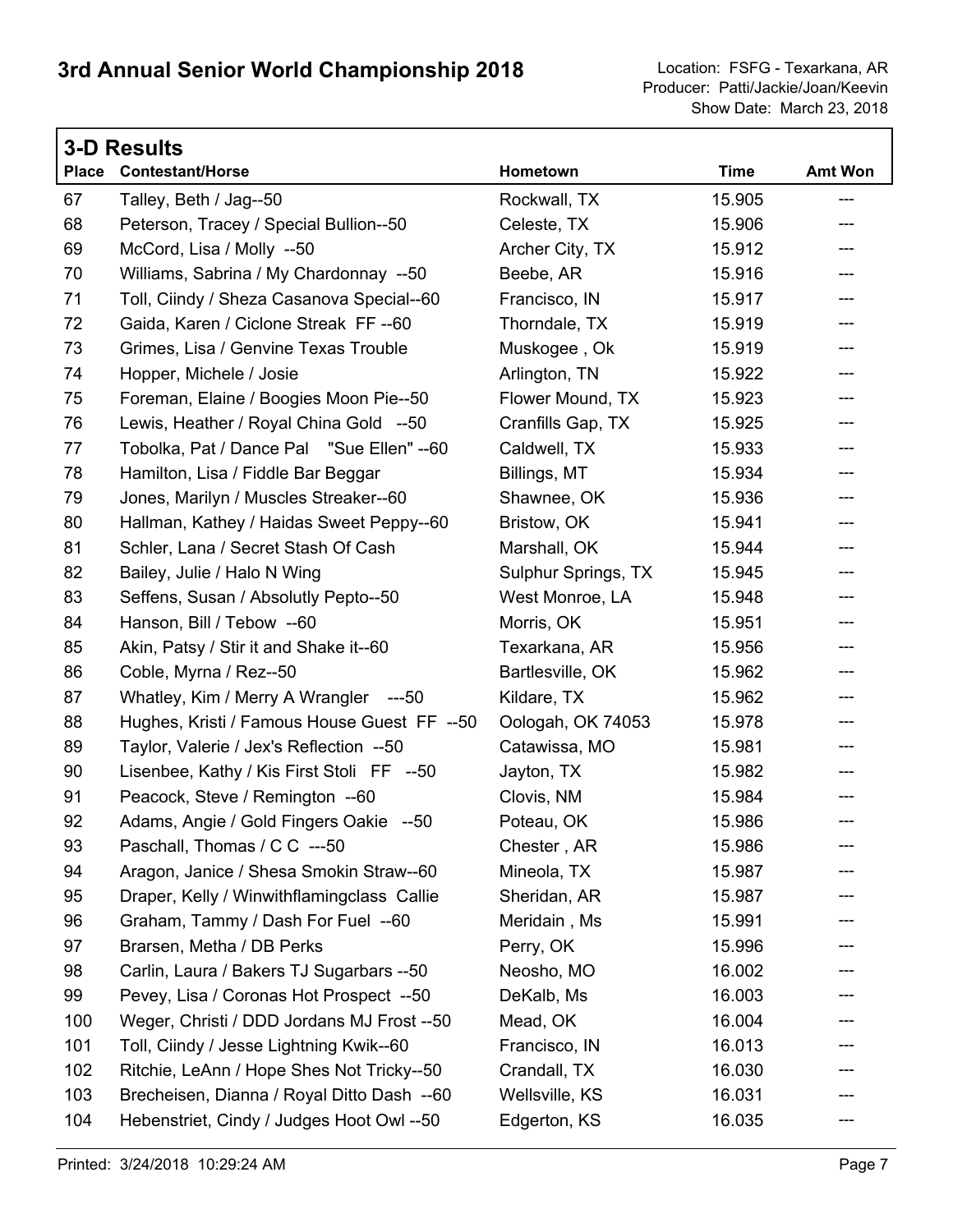|              | <b>3-D Results</b>                         |                  |             |                |  |
|--------------|--------------------------------------------|------------------|-------------|----------------|--|
| <b>Place</b> | <b>Contestant/Horse</b>                    | Hometown         | <b>Time</b> | <b>Amt Won</b> |  |
| 105          | Smith, Cindy / Jules French Downy--60      | Cedar Bluff, MS  | 16.037      | ---            |  |
| 106          | Arceneaux, Sara / I Prefer You --70        | Carencro, LA     | 16.039      | ---            |  |
| 107          | Nibarger, Julee / Legend N Progress--50    | Chillicothe, MO  | 16.046      | ---            |  |
| 108          | Agenbroad-Elander, Steve / Malibu Star--50 | Lexington, TX    | 16.047      | ---            |  |
| 109          | Krabbenhoft, Bruce / Mr Red Sir Prize --60 | Park Rapids, MN  | 16.054      | $---$          |  |
| 110          | Moore, Lisa / Goldies Scotch --50          | Hockley, Tx      | 16.058      | ---            |  |
| 111          | Gates, Stacey / Sassy Native Leader        | Rhome, TX        | 16.059      | ---            |  |
| 112          | West, Sharon / Moon Bars Prince --50       | Moscow, TN       | 16.062      | ---            |  |
| 113          | Olson, Marie / Big French Te --70          | Glencoe, MO      | 16.068      | ---            |  |
| 114          | Sagraves, Nancy Rea / Brujak --50          | Royse City, TX   | 16.068      | ---            |  |
| 115          | Wilks, Liza / Zeros Sabre Jet --50         |                  | 16.068      | ---            |  |
| 116          | Yeager, Rose / Knightwood Pandora --70     | Greeneville, TN  | 16.072      | ---            |  |
| 117          | Mudd, Dorene / Frenchman's Cando --70      | Morris, OK       | 16.072      | ---            |  |
| 118          | Byassee, Jeff / V O Gold --50              | Clinton, KY      | 16.074      | $---$          |  |
| 119          | Roberts, Vicky / Jewells --60              | Mtn View, MO     | 16.081      | ---            |  |
| 120          | Berdine, Donna / Rojo Laveaus--50          | Kiln, MS         | 16.086      | ---            |  |
| 121          | McCormick, Pamela / Oakies Cat --60        | Ozark, AR        | 16.086      | ---            |  |
| 122          | Butler, Tim / Stings Zippo --70            | Tuscaloosa, AL   | 16.087      | ---            |  |
| 123          | Wilson, Melanie / Jamamma --50             | Perrin, TX       | 16.090      | ---            |  |
| 124          | Showles, Trudy / Lady Annabellum --60      | Saucier, MS      | 16.102      | ---            |  |
| 125          | Getz, Rande / Go Rene Go --50              | Krum, TX         | 16.106      | ---            |  |
| 126          | Hames, Ginger / WithorWithoutyou--60       | Athens, TX       | 16.117      | ---            |  |
| 127          | King, Dana / Playin With A Cat--50         | Transylvania, LA | 16.132      | ---            |  |
| 128          | McDonald, Sharon / Prince --50             | Jefferson, TX    | 16.138      | ---            |  |
| 129          | Ranger, Brett / Mr Talented Doc --50       | Corinth, TX      | 16.146      | ---            |  |
| 130          | Thompson, Sandy / DT EZ Boogin Bogie FF    | Skiatook, , OK   | 16.148      | ---            |  |
| 131          | Koetter, Edwyna / Dream Colleen --60       | Henrietta, TX    | 16.149      |                |  |
| 132          | McArdle, Rhonda / Rip Van Lark --50        | Spencer, OK      | 16.152      |                |  |
| 133          | Hawthorne, Tonnee / Parrtee--50            | Silsbee, TX      | 16.153      |                |  |
| 134          | Smith, Jerry / Vegas--60                   | Reno, TX         | 16.153      |                |  |
|              | <b>A.D. Roeulte</b>                        |                  |             |                |  |

|                | <b>4-D LESUILS</b>                      |                  |        |                |
|----------------|-----------------------------------------|------------------|--------|----------------|
| <b>Place</b>   | <b>Contestant/Horse</b>                 | <b>Hometown</b>  | Time   | <b>Amt Won</b> |
|                | Johnston, Jamie / Fancy Corona--50      | Coyle, OK        | 16.161 | \$789.00       |
| $\overline{2}$ | King, Dana / RN Hidas Lil Playboy--50   | Transylvania, LA | 16.164 | \$623.00       |
| 3              | Humphrey, Paul / Flit Ta Be Famous      | Paradin, TX      | 16.170 | \$499.00       |
| $\overline{4}$ | Kendrick, Diane / PS Ichi Goldmine --60 | Riverside, Wa    | 16.179 | \$374.00       |
| 4              | Koetter, Edwyna / Diamonds R Nice --60  | Henrietta, TX    | 16.179 | \$374.00       |
|                |                                         |                  |        |                |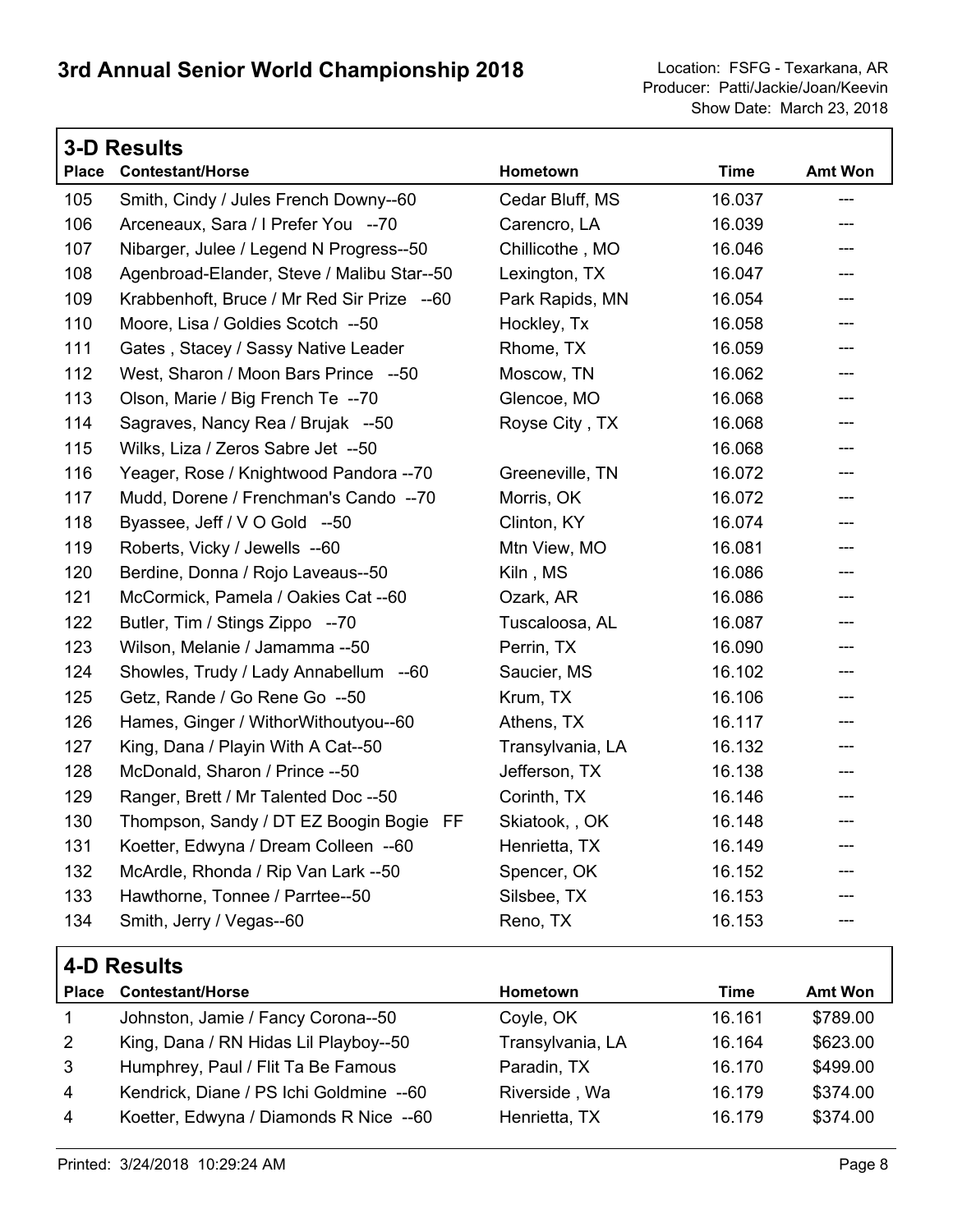| 4-D Results    |                                             |                   |             |                            |
|----------------|---------------------------------------------|-------------------|-------------|----------------------------|
| <b>Place</b>   | <b>Contestant/Horse</b>                     | Hometown          | <b>Time</b> | Amt Won                    |
| 4              | Herring, Patty / McDreamie Jet --50         | Bixby, OK         | 16.179      | \$374.00                   |
| $\overline{7}$ | Matthews, Samantha / Peanut Towsack --50    | Wynne, AR         | 16.198      | \$291.00                   |
| 8              | Oeder, Dale / My Moneys On Bully --60       | Hot Springs, AR   | 16.201      | \$249.00                   |
| 9              | Bailey, Thresa / Katies Style --60          | Spiro, OK         | 16.206      | \$208.00                   |
| 10             | Getz, Rande / Flits Lil Scooter FF --50     | Krum, TX          | 16.211      | \$166.00                   |
| 11             | Staggs, Michelle / Smokin Lit Shine --50    | Little Rock, AR   | 16.222      | \$125.00                   |
| 12             | Scott, Jeanette / Killer Forst --FF--60     | Orla, Tx          | 16.224      | \$83.00                    |
| 13             | Barnett, Gini / Kaweahs Cash--50            | Waverly, MO       | 16.245      | $---$                      |
| 14             | Bouldin, Jackie / Gagesindian --FF--60      | Ringgold, Tx      | 16.254      | ---                        |
| 15             | Wilson, Krista / Parker --50                | Little Rock, AR   | 16.263      | ---                        |
| 16             | Byassee, Jeff / Another Shot Of Scotch FF - | Clinton, KY       | 16.272      | ---                        |
| 17             | Peak, Phyllis / Chevy Cinderella --50       | Edmond, OK        | 16.274      | ---                        |
| 18             | Orman, Karen / Dalts Superman Design FF -   | Floris, IA        | 16.278      | ---                        |
| 19             | Clark, Loretha / Smart Mate Quixote--70     | Garvin, OK        | 16.285      | ---                        |
| 20             | Roberts, Richie / Luv Me Sexy --60          | Mtn View, MO      | 16.301      | ---                        |
| 21             | Ruffin, Sandra / Jazzy Roan Boy --60        | Broken Bow, OK    | 16.314      | ---                        |
| 22             | Velliquette, Lisa Jo / Namgis D 44 --50     | Weatherford, TX   | 16.322      | ---                        |
| 23             | Maxwell, Susan / SR Instant Joe--60         | Royal, AR         | 16.323      | ---                        |
| 24             | Bennett, Lana / Gold Creek Fly --70         | Rayville, LA      | 16.332      | ---                        |
| 25             | Archer, Winnie / Powder T--60               | Stephenville, TX  | 16.334      | ---                        |
| 26             | Snelson, Shelli / Color Me Frost --50       | Bristow, OK       | 16.335      | $\qquad \qquad \text{---}$ |
| 27             | Sharp, Gwen / Champagne -- 50               | Jefferson, TX     | 16.339      | ---                        |
| 28             | Simunek, Babby / Chrome Cadilac --50        | Bison, OK         | 16.340      | ---                        |
| 29             | Chapman, Sheila / Breeze Glo Biancus--50    | Talala, OK        | 16.342      | ---                        |
| 30             | Davis, Becky / Flamin Emmy Lou --50         | Ozark, AR         | 16.344      | ---                        |
| 31             | Nale, Pamela / Miss Poco Luna --50          | El Dorado, AR     | 16.355      | ---                        |
| 32             | Talley, Beth / Carhartt--50                 | Rockwall, TX      | 16.366      |                            |
| 33             | Toll, Mike / Red N Fuel                     | Francisco, IN     | 16.367      |                            |
| 34             | Kobza, Vernetta / Tangonrightpastya FF --60 | Anadarko, Ok      | 16.375      |                            |
| 35             | Brown, Karen / IMA Firecracker Flit FF --50 | Chelsea, OK       | 16.388      |                            |
| 36             | Jetton, Renee / Trouble --50                | Plain Dealing, LA | 16.393      |                            |
| 37             | Woods, Melissa / MJ --50                    | Magnolia, TX      | 16.397      |                            |
| 38             | Turner, Kimber / Kasey's Friska Lena --60   | Dadeville, MO     | 16.403      |                            |
| 39             | Jones, Alica / Sass N Savvy --60            | Grandview, TX     | 16.412      |                            |
| 40             | Gann, Valrie / My Flittering Heart FF--60   | El Campo, TX      | 16.414      |                            |
| 41             | Stumpf, Debbie / Invisible Nik FF --60      | Skiatook, OK      | 16.422      |                            |
| 42             | Pilkenton, Pam / Mr Iron Flit               | Dekalb, TX        | 16.434      |                            |
| 43             | Crosby, Marky / Cloudy --70                 | Carney, OK        | 16.434      |                            |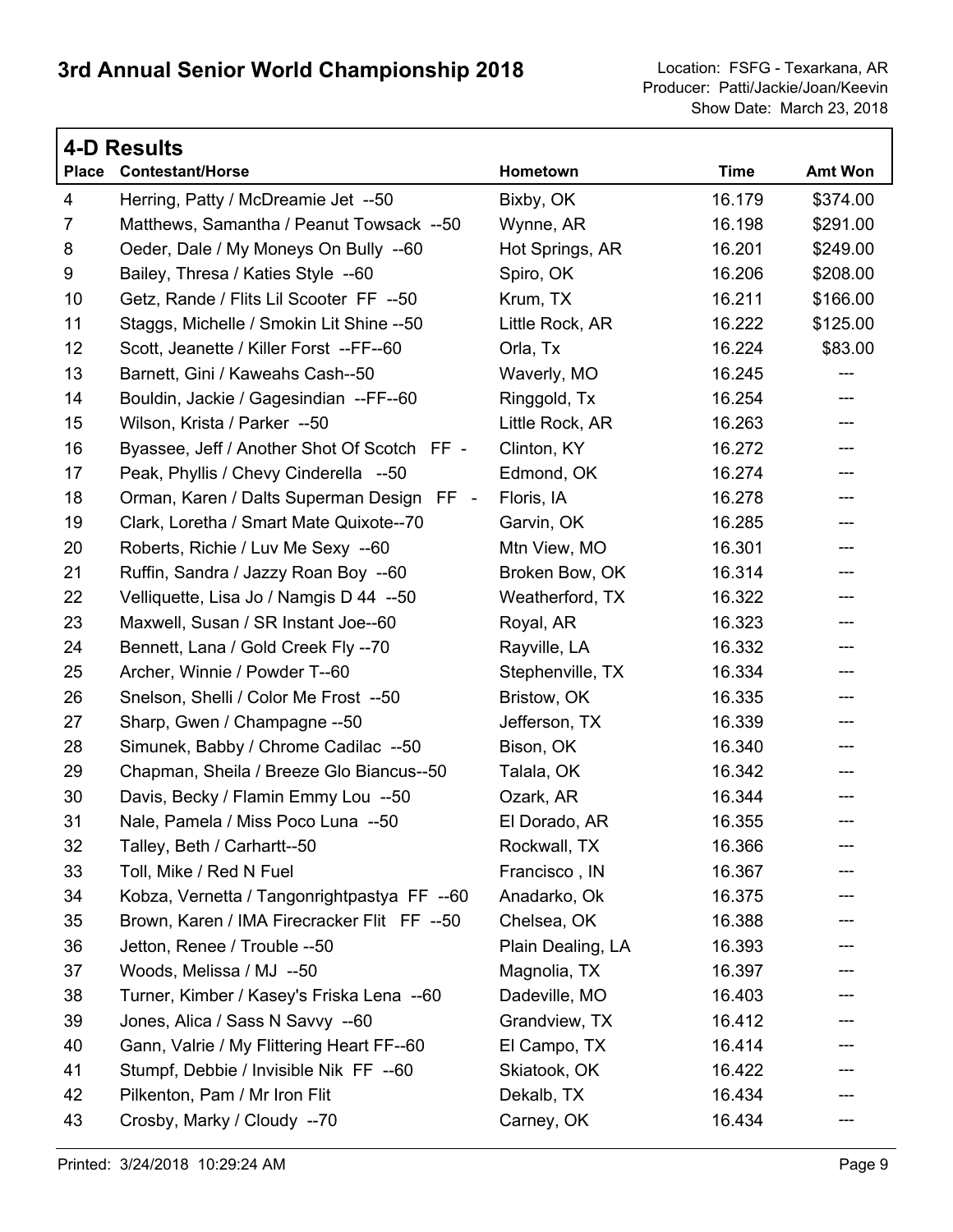|              | <b>4-D Results</b>                            |                   |             |                |  |
|--------------|-----------------------------------------------|-------------------|-------------|----------------|--|
| <b>Place</b> | <b>Contestant/Horse</b>                       | Hometown          | <b>Time</b> | <b>Amt Won</b> |  |
| 44           | Guirino, Toni / Bea Dandy Lena --50           | Stillwater, OK    | 16.437      | ---            |  |
| 45           | Hatcher, Terri / Sweet Kameo Speck --60       | Kaiser, Mo        | 16.441      | ---            |  |
| 46           | Flager, Robin / Flick A Corona FF             | Muncie, IN        | 16.454      | ---            |  |
| 47           | Schwatken, Liz / Handle Me Sweetly--50        | Sycamore, KS      | 16.456      | ---            |  |
| 48           | McGroom, Wayne / Rooster                      | Millington, TN    | 16.460      | ---            |  |
| 49           | Fountain, Cindy / Lucy Lockette--50           | Pine like, La     | 16.461      | ---            |  |
| 50           | Kyle, Kim / Domino --50                       | Pittsburg, TX     | 16.461      | ---            |  |
| 51           | Pearce, Paula / Indy --60                     | Mt Vernon, AR     | 16.463      | ---            |  |
| 52           | Flager, Robin / Ima Mac Star --50             | Muncie, IN        | 16.474      | ---            |  |
| 53           | Nerwich, Kay / Perks So Easy FF --60          | Farmersville, TX  | 16.479      | ---            |  |
| 54           | Jones, LaDonna / Lads Royal Memo--50          | Millington, TN    | 16.483      | ---            |  |
| 55           | Durbin, Tam / Reno --50                       |                   | 16.499      | ---            |  |
| 56           | Overholt, David / Too Quick To Catch Wizz--70 | Bristol, IN       | 16.500      | ---            |  |
| 57           | Adamik, Chris / Candy--50                     | Willis, TX        | 16.502      | ---            |  |
| 58           | Griswold, Beverly / She May Run Away --50     | Bovina, TX        | 16.505      | ---            |  |
| 59           | Carlin, Laura / Lucky Driftin Ike--50         | Neosho, MO        | 16.519      | ---            |  |
| 60           | Curtis, Connie / Zan's Jack Reflection --50   | Havana, AR        | 16.528      | ---            |  |
| 61           | Ware, Donna / Cottons Gold --50               | Farwell, TX       | 16.545      | ---            |  |
| 62           | Cole, Cindy / Caseys Cactus Bar --60          | Branch, AR        | 16.545      | ---            |  |
| 63           | Hall, Ron / Colonel Ole Leo                   | Gilmer, TX        | 16.551      | ---            |  |
| 64           | Chapman, Royena / Gray Ghost --60             | Terrell, TX       | 16.552      | ---            |  |
| 65           | Spillers, Kaye / Center Of The Storm --50     | Choudrant, LA     | 16.560      | ---            |  |
| 66           | Pulling, Stanley / MS Bucks Blondie -- 60     | Mountain View, MO | 16.590      | ---            |  |
| 67           | Shackelford, Linda / I'm A Coming Dually --70 | Beaumont, TX      | 16.590      | ---            |  |
| 68           | Brecheisen, Dianna / Kadyn Colors --60        | Wellsville, KS    | 16.598      | ---            |  |
| 69           | Day, Dana / Packed Brown Sugar--50            | Lewisville, TX    | 16.609      | ---            |  |
| 70           | West, Sharon / Trip --50                      | Moscow, TN        | 16.611      |                |  |
| 71           | Nunn, Leslie / Locks Galant Dash--50          | Gilmer, TX        | 16.613      |                |  |
| 72           | Williams, Charlene / Brandy N Flit --50       | Hernando, MS      | 16.616      |                |  |
| 73           | Greenlees, Tonia / BF Dun It on the Money--50 | Tuttle, OK        | 16.621      |                |  |
| 74           | Everson, Lisa / French Smoke FF --50          | Harrisonville, MO | 16.624      | ---            |  |
| 75           | Ramage, Jennine / Ole Mans Decker Jet --50    | Hernando, MS      | 16.626      |                |  |
| 76           | Corff, Darla / These Jeans R Famous --50      | Leedey, OK        | 16.629      |                |  |
| 77           | Bonham, Rose / A Firey Bet --60               | Bowie, TX         | 16.632      | ---            |  |
| 78           | Rowland, Kathy / Jetalong Lil ForFleet --50   | Pearcy, AR        | 16.642      |                |  |
| 79           | Mason, Rindy / JCL N Me --60                  | Gutherie, TX      | 16.649      |                |  |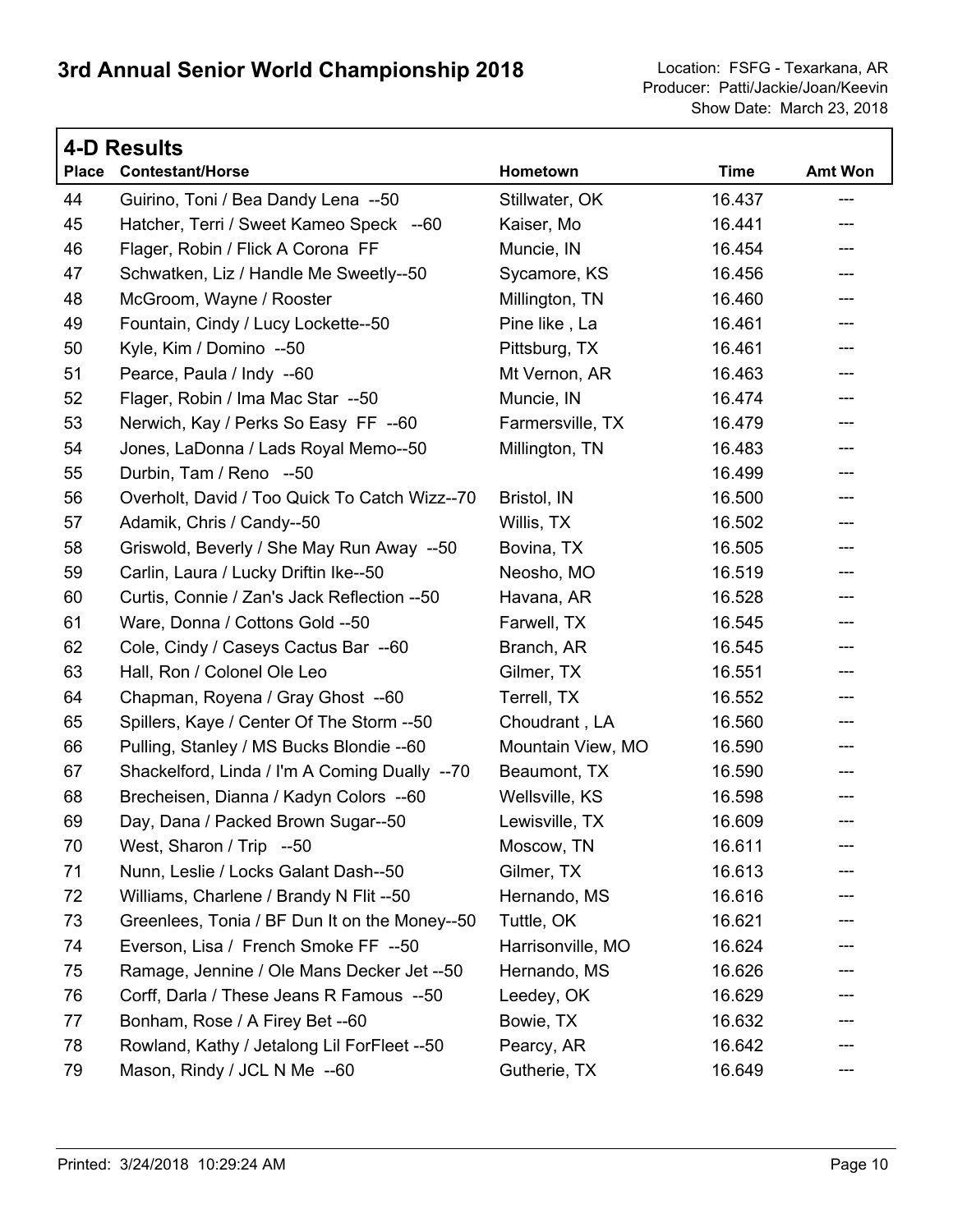|                | 5-D Results                                   |                     |             |                           |
|----------------|-----------------------------------------------|---------------------|-------------|---------------------------|
| <b>Place</b>   | <b>Contestant/Horse</b>                       | Hometown            | <b>Time</b> | <b>Amt Won</b>            |
| $\mathbf 1$    | Bradford, Janet / Rare All The Time --50      | Decatur, AL         | 16.668      | \$526.00                  |
| $\overline{2}$ | Bradford, Janet / Syble --50                  | Decatur, AL         | 16.672      | \$416.00                  |
| 3              | Young, Allen / Princess --60                  | Hope, AR            | 16.674      | \$332.00                  |
| 4              | Hall, Cynthia / R.C. Quick Change             | Gilmer, TX          | 16.680      | \$277.00                  |
| 5              | Bailey, Sue / Jewel--70                       | Okmulgee, OK        | 16.684      | \$249.00                  |
| 6              | Abel, Fawna Lee / Annies Oakley Fame          | Houston, TX         | 16.698      | \$222.00                  |
| $\overline{7}$ | Williamson, George / Alyssa's Lucky Ace ---60 | Adkins, TX          | 16.709      | \$194.00                  |
| 8              | McCormick, James / Shez Maxed Out -- 60       | Vivian, LA          | 16.729      | \$166.00                  |
| 9              | Osborn, Billie / Red Bucks Fancipanz --60     | Tyler, TX           | 16.733      | \$139.00                  |
| 10             | Bailey, Shawna / Bob --50                     | Edmond, OK          | 16.748      | \$111.00                  |
| 11             | Van Winkle, Jo / Oh Windy Three Boots -- 60   | Hempstead, TX       | 16.749      | \$83.00                   |
| 12             | Duhon, Maria / Leos Hickory Skip--50          | Lafayette, LA       | 16.784      | \$55.00                   |
| 13             | Humphrey, Paul / Packin Dynamite              | Paradin, TX         | 16.785      | ---                       |
| 14             | Nemec, Laura / Fabulous French Moon FF        | Crawford, TX        | 16.798      | $\qquad \qquad -\qquad -$ |
| 15             | Ruffin, Sandra / Real Easy Drift --60         | Broken Bow, OK      | 16.809      | ---                       |
| 16             | Bleeker, Krista / Graceful Gift --60          | Burleson, TX        | 16.813      | ---                       |
| 17             | Williams, Marlena / Turbo Charged Risk FF -   | Morrilton, AR       | 16.827      | ---                       |
| 18             | Self, Gay Lynn / KN Fabulous N Perky FF --60  | Birch Tree, MO      | 16.843      | ---                       |
| 19             | Greenlees, Tonia / Cochise --50               | Tuttle, OK          | 16.847      | ---                       |
| 20             | Russell, Kim / Joe Stars Spark ---50          |                     | 16.850      | ---                       |
| 21             | Whiteside, Andrea / L B --50                  | Kilgore, TX         | 16.875      | ---                       |
| 22             | Kerr, Janet / PS Special Firewater--70        | Royal, AR           | 16.876      | ---                       |
| 23             | Smith, Helen / Frenchmans Ladys Man --50      | Eminence, MO        | 16.889      | ---                       |
| 24             | Fowler, Rhonda / Bob --50                     | Arkadelphia, AR     | 16.906      | ---                       |
| 25             | Staggs, Michelle / Doc Dustys Honor --50      | Little Rock, AR     | 16.911      | ---                       |
| 26             | Williamson, George / Cashanne --60            | Adkins, TX          | 16.912      | ---                       |
| 27             | Barnett, Gini / Pretty Bayou Flower--50       | Waverly, MO         | 16.918      |                           |
| 28             | Smith, Karen / Rio                            | Verona, MO          | 16.931      |                           |
| 29             | Mize, Miriam / Cash                           | Cleveland, TX       | 16.982      |                           |
| 30             | Myers, Connie / Ratchetts Snowflake--60       | Springtown, TX      | 17.000      |                           |
| 31             | Jones, A.V. / Sir San Lena --60               | Vidor, TX           | 17.007      |                           |
| 32             | Bussey, Lisa / PC Ikenova (Surena) --50       | Gilmer, TX          | 17.073      |                           |
| 33             | Edgar, Donna / Guerin Drifter Jewel --50      | Sulphur Springs, TX | 17.074      |                           |
| 34             | Shields, Stacie / Miss Yellow Zivi            | Harrah, OK          | 17.093      |                           |
| 35             | Jones, Jolene / Hes Mighty Holy FF --50       | Pilot Point, TX     | 17.111      |                           |
| 36             | Marshall, Patti / Lucky's Nifty Tivio --50    | Binger, OK          | 17.117      |                           |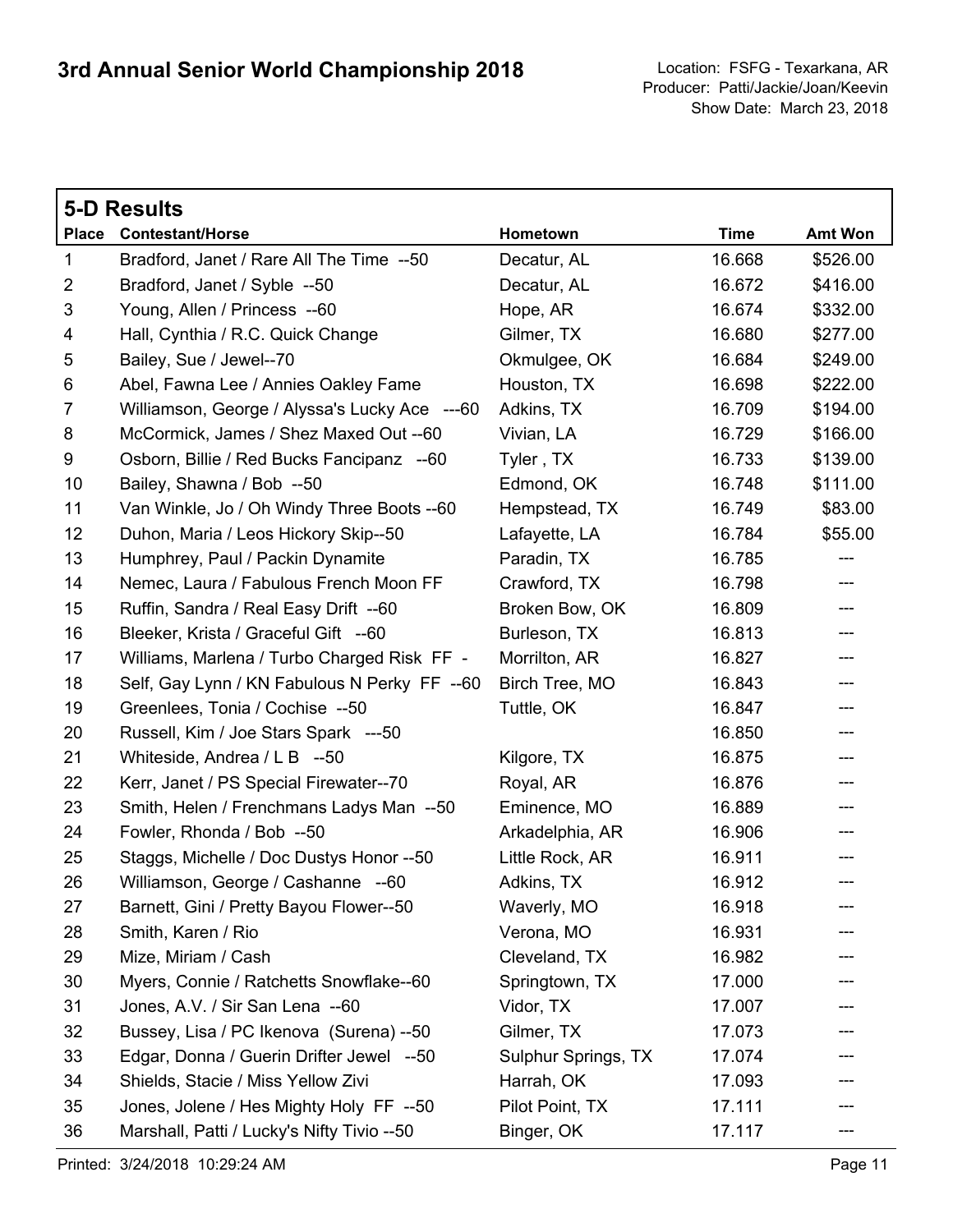|              | <b>5-D Results</b>                             |                 |             |                |  |  |
|--------------|------------------------------------------------|-----------------|-------------|----------------|--|--|
| <b>Place</b> | <b>Contestant/Horse</b>                        | Hometown        | <b>Time</b> | <b>Amt Won</b> |  |  |
| 37           | McCullough, Jimmie Sue / Angel --70            | Pryor, OK       | 17.122      | ---            |  |  |
| 38           | Armstrong, Chris / Cool Perks Ta Heaven --FF-  | Whitesboro, Tx  | 17.123      | ---            |  |  |
| 39           | Moore, Karen / Playboy Jeton Deck --60         | Athens, AL      | 17.128      | ---            |  |  |
| 40           | Zant, Shelia / Mel-B--60                       | Odessa, TX      | 17.148      | ---            |  |  |
| 41           | Van Pelt, Donna / Colonel Bug --60             | Greenville, PA  | 17.149      | ---            |  |  |
| 42           | Jarrett, Josie (JoEllen) / Mo ---50            | Archer City, TX | 17.153      | ---            |  |  |
| 43           | Mitchell, Penny / Stormy --60                  | Yukon, OK       | 17.172      | ---            |  |  |
| 44           | Jackson, Lori / Reds Special Bully --50        | Horton, AL      | 17.186      | ---            |  |  |
| 45           | Smith, Cindy / Jules Bubblin Jake--60          | Cedar Bluff, MS | 17.187      | ---            |  |  |
| 46           | Cochran, Margie / Sociable Cookie --60         | Kellyville, OK  | 17.215      | ---            |  |  |
| 47           | Jarrett, Josie (JoEllen) / Katy --50           | Archer City, TX | 17.226      | ---            |  |  |
| 48           | Fick, Stacie / Frenchmans Cash Jet --50        | Dixon, MO       | 17.254      | ---            |  |  |
| 49           | Jones, Kathy / Fred --60                       | Hobbs, NM       | 17.279      | ---            |  |  |
| 50           | McCormick, Pamela / A Frosty Bug FF --60       | Ozark, AR       | 17.283      | ---            |  |  |
| 51           | Peacock, Ellen / Ronda --50                    | Clovis, NM      | 17.310      | ---            |  |  |
| 52           | Worrell, Valerie / Harley --50                 | Altoona, KS     | 17.358      | ---            |  |  |
| 53           | Palmer, Jean / Kay Cross Ciera--70             | Hot Springs, AR | 17.363      | ---            |  |  |
| 54           | Gates, Barbara / Doc China Peppy --50          | Marion, LA      | 17.383      | ---            |  |  |
| 55           | Leopard, Gloria / Pebbles Bit O Bully          | Purcell, OK     | 17.416      | ---            |  |  |
| 56           | Harrison, Deanna / Brays Two Moon Man --50     | Haworth, OK     | 17.418      | ---            |  |  |
| 57           | Agenbroad-Elander, Steve / Colt--50            | Lexington, TX   | 17.485      | ---            |  |  |
| 58           | Atchison, Darlese / Mama Ceta--50              | Midland, TX     | 17.516      | ---            |  |  |
| 59           | Coyle, Karen / Hancock Buck Bar                | Wheatland, OK   | 17.517      | ---            |  |  |
| 60           | Baxter, Sue / 5Starsezadocsruby --60           | Belleville, AR  | 17.544      | ---            |  |  |
| 61           | Haigler, Dawnna / Crown Bee French FF --50     | Wataga, OK      | 17.557      | ---            |  |  |
| 62           | Lumley, Jody / Royal Colours Leroy--50         | Howe, OK        | 17.639      | ---            |  |  |
| 63           | Hall, Ron / Jewelsfasttoriches                 | Gilmer, TX      | 17.653      |                |  |  |
| 64           | Purcell, Karen / Sage--50                      | Blossom, TX     | 17.705      |                |  |  |
| 65           | Fender, Bubba / Stinger Sam --60               | Pottsville, AR  | 17.705      |                |  |  |
| 66           | Doggett, Kathy / AKA Heavy--60                 | San Angelo, TX  | 17.768      |                |  |  |
| 67           | Cowart, Sylvia / Perrys Ja Q--60               | Baskin, LA      | 17.769      |                |  |  |
| 68           | Riley, Harriett / Im The Real Quick--70        | Baldwin, MS     | 17.833      |                |  |  |
| 69           | Tessmann, Vickie / Chesters Full Of It FF --60 | Perry, OK       | 17.913      | ---            |  |  |
| 70           | Mesenbrink, Lori / Smoken French Bella --50    | Prior Lake, MN  | 17.938      |                |  |  |
| 71           | Cross, Valerie / Shadows Tiny Guy -- 60        | Como, MS        | 18.046      |                |  |  |
| 72           | Robb, Jacki / Playboys Boutique -- 50          | Tecumseh, OK    | 18.052      |                |  |  |
| 73           | Slater, Valorie / Sassy Borden                 | Talala, OK      | 18.061      |                |  |  |
| 74           | Poole, Sarah / Hearts Content --50             | Piggott, AR     | 18.106      |                |  |  |
|              |                                                |                 |             |                |  |  |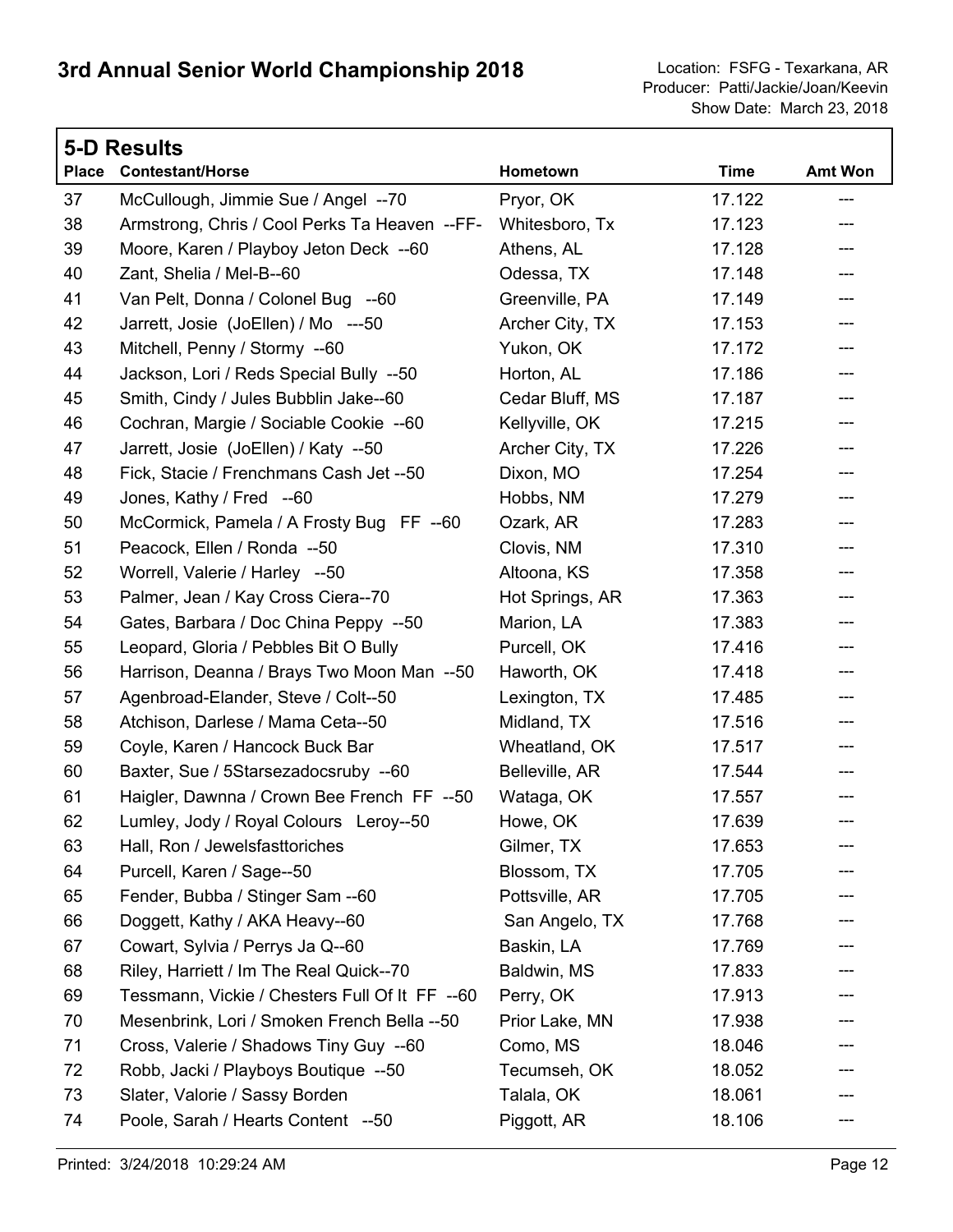|              | <b>5-D Results</b>                         |                     |        |                |  |
|--------------|--------------------------------------------|---------------------|--------|----------------|--|
| <b>Place</b> | <b>Contestant/Horse</b>                    | Hometown            | Time   | <b>Amt Won</b> |  |
| 75           | Duplechin, Lessie / Berry Colored Roan--60 | Nome, TX            | 18.146 |                |  |
| 76           | Smith, Karen / Eleven                      | Verona, MO          | 18.302 |                |  |
| 77           | Messer, Joni / Tari Ann Blackburn--50      | Collinsville, OK    | 18.309 |                |  |
| 78           | Hassell, Sandi / Ms JB Alive N Shaken FF - | Mabank, TX          | 18.373 |                |  |
| 79           | Cregg, Delores / Fridays Blue Jeans--60    | Mt Pleasant, TX     | 18.890 |                |  |
| 80           | Wilson, Krista / Stuart --50               | Little Rock, AR     | 18.980 |                |  |
| 81           | Clark, Becky / GK Shalena "Blazi" FF --50  | Pleasant Plains, AR | 19.163 |                |  |
| 82           | Middleton, Christine / Ima Pepto Chick--60 | Caddo, OK           | 19.519 |                |  |
| 83           | Wright, Carmel / Tarin Ta Fame             | Roy, MT             | 20.471 |                |  |
| 84           | Davis, Kathleen / Fuels Perkin Butch--70   | Calera, OK          | 20.630 |                |  |
| 85           | Wright, Cindy / Linda --50                 | Westville, FL       | 27.556 |                |  |
| 86           | Cregg, Delores / Cowgirl Chick--60         | Mt Pleasant, TX     | 29.984 |                |  |
|              |                                            |                     |        |                |  |

# **Penalties & Scratches**

 $\Gamma$ 

| <b>Place</b> | <b>Contestant/Horse</b>                      | Hometown          | <b>Time</b> | <b>Amt Won</b> |
|--------------|----------------------------------------------|-------------------|-------------|----------------|
| N/A          | Spurgeon, Waynella / Wonders Gold Money-     | Tolar, TX         | <b>NT</b>   |                |
| N/A          | Arnold, Betsy / Top Flamin Firewater FF --60 | Hot Springs, AR   | <b>NT</b>   |                |
| N/A          | Jones, Kelly / Rocket Dog--50                | Quinlan, TX       | <b>NT</b>   |                |
| N/A          | Harrell, Ann / Sugar Snazz Vested (Snazzy)-  | Benton, AR        | <b>NT</b>   |                |
| N/A          | Cole, Mary / Shazoomin--60                   | Goldsmith, TX     | <b>NT</b>   | $---$          |
| N/A          | Everson, Lisa / Frenchen With Perks FF --50  | Harrisonville, MO | <b>NT</b>   |                |
| N/A          | Stumpf, Debbie / Bad Boy Bully--60           | Skiatook, OK      | <b>NT</b>   | ---            |
| N/A          | Matthews, Samantha / Miss Dudett Oliver FF   | Wynne, AR         | <b>NT</b>   |                |
| N/A          | Davis, Karen / LLE Bally--50                 | Cherryvale, KS    | <b>NT</b>   |                |
| N/A          | Lewis, Heather / MM Buck N Frenchbug --50    | Cranfills Gap, TX | <b>NT</b>   |                |
| N/A          | Clark, Patty / Dashin Bob --60               | Baird, TX         | <b>NT</b>   |                |
| N/A          | Horton, Donna / Willy Be A Bully--60         | Stigler, OK       | <b>NT</b>   |                |
| N/A          | Weger, Christi / Streaking Perks FF --50     | Mead, OK          | <b>NT</b>   |                |
| N/A          | Spencer, Tena / Bobs Flit Ta Fame FF --50    | Russellville, AR  | <b>NT</b>   |                |
| N/A          | Spencer, Tena / Dash Set Fame --50           | Russellville, AR  | <b>NT</b>   |                |
| N/A          | Spencer, Tena / Streakin Disco FF --50       | Russellville, AR  | <b>NT</b>   |                |
| N/A          | Berdine, Donna / Dallas Oklawcha--50         | Kiln, MS          | <b>NT</b>   |                |
| N/A          | Blanchard, Kym / Crucial Timing**60          | Stephenville, TX  | <b>NT</b>   | ---            |
| N/A          | Blanchard, Kym / YuFrosty Water FF --60      | Stephenville, TX  | <b>NT</b>   |                |
| N/A          | Bockman, Katie / Turn My Swag On--60         | Reeds, MO         | <b>NT</b>   |                |
| N/A          | Bockman, Katie / Hollys French Runner--60    | Reeds, MO         | <b>NT</b>   |                |
| N/A          | Keltner, Susan / Notoutofamoneyforlong       | Aldrich, MO       | <b>NT</b>   |                |
| N/A          | Shannon, Mary / Flits Vanilla Latte FF --60  | Starkville, MS    | <b>NT</b>   | ---            |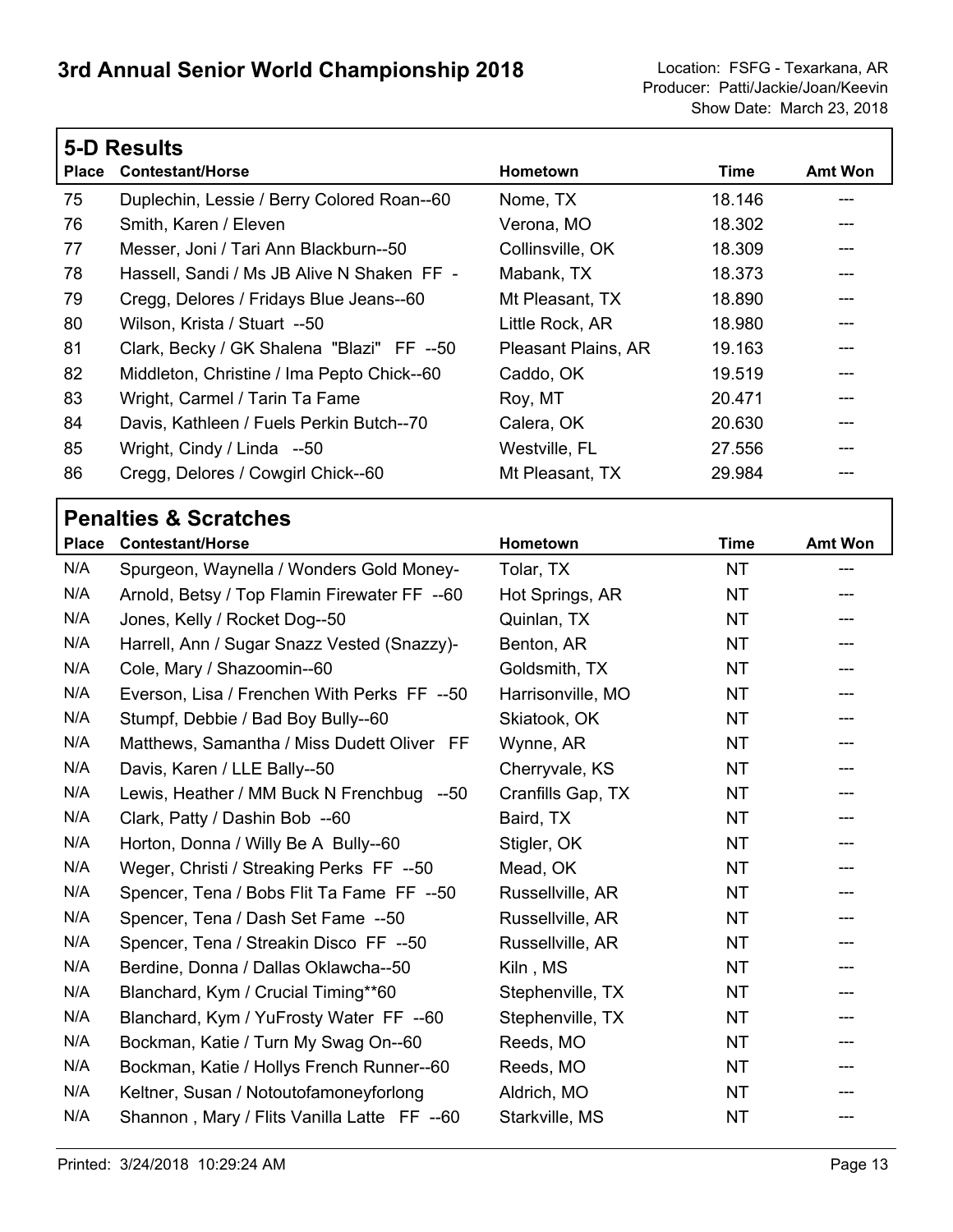Show Date: March 23, 2018 Producer: Patti/Jackie/Joan/Keevin

|              | <b>Penalties &amp; Scratches</b>                 |                   |             |                |  |  |
|--------------|--------------------------------------------------|-------------------|-------------|----------------|--|--|
| <b>Place</b> | <b>Contestant/Horse</b>                          | Hometown          | <b>Time</b> | <b>Amt Won</b> |  |  |
| N/A          | Toll, Mike / Sheza Shoot Special                 | Francisco, IN     | <b>NT</b>   | ---            |  |  |
| N/A          | Vogel, Terry / Superfrostybug FF --50            | Gainesville, TX   | <b>NT</b>   | ---            |  |  |
| N/A          | Vogel, Terry / Paid For Firewater FF --50        | Gainesville, TX   | <b>NT</b>   | ---            |  |  |
| N/A          | Heward, Karen / Runnin Booger--60                | Whitesboro, TX    | <b>NT</b>   | ---            |  |  |
| N/A          | Rozell, Donna / Caspers Honey Bandit--70         | Bogata, TX        | <b>NT</b>   |                |  |  |
| N/A          | Moxley, Christy / Shirley A Blackbird--60        | Fairfax, OK       | <b>NT</b>   | ---            |  |  |
| N/A          | Cole, Linda / Link Ta Fame --50                  | Emory, TX         | <b>NT</b>   | ---            |  |  |
| N/A          | Laws, Arlene / P Willie                          | Starks, LA        | <b>NT</b>   | ---            |  |  |
| N/A          | Hanks, Mary / Classy Moon Colours --60           | Munford, TN       | <b>NT</b>   | ---            |  |  |
| N/A          | Nevils, Kathryn / Red Jeta Leo--60               | Vinton, LA        | <b>NT</b>   | ---            |  |  |
| N/A          | Powers, Bonnie / Justmyluckystone--50            | Webb City, MO     | <b>NT</b>   |                |  |  |
| N/A          | Rue, Doreen / DS Sparkys Leo Kelly--50           | Aubrey, TX        | <b>NT</b>   | ---            |  |  |
| N/A          | White, Kim / HF Really Famous --50               | Cedar Bluff, MS   | <b>NT</b>   | ---            |  |  |
| N/A          | Atchison, Darlese / Dessert Fact Bubba--50       | Midland, TX       | <b>NT</b>   |                |  |  |
| N/A          | McBroom, Jennifer / Docs Waco--50                | Baskin, LA        | <b>NT</b>   | ---            |  |  |
| N/A          | Thompson, Hele / Yogis Texas Feature--60         | Yale, OK          | <b>NT</b>   | ---            |  |  |
| N/A          | Thompson, Hele / Yogis Ambrosia--60              | Yale, OK          | <b>NT</b>   |                |  |  |
| N/A          | Leopard, Gloria / Make Me A FastWagon            | Purcell, OK       | <b>NT</b>   | ---            |  |  |
| N/A          | Tichenor, Tammy / Streakin Night Cat             | Wheaton, MO       | <b>NT</b>   | ---            |  |  |
| N/A          | Bruscato, Lee Ann / Doc Lean On--60              | West Monroe, LA   | <b>NT</b>   |                |  |  |
| N/A          | Bruscato, Mike / SS Tiger Willow--50             | West Monroe, LA   | <b>NT</b>   | ---            |  |  |
| N/A          | Colella, Charlie / Dashin Red Charger--50        | Collinsville, TX  | NT.         | ---            |  |  |
| N/A          | Whiteley, Brenda / Kings Elegant Star--60        | Gladewater, TX    | <b>NT</b>   | ---            |  |  |
| N/A          | Whiteley, Brenda / Masas Classic Streak--60      | Gladewater, TX    | NT.         | ---            |  |  |
| N/A          | Whiteside, Andrea / Separate Jetta--50           | Kilgore, TX       | <b>NT</b>   |                |  |  |
| N/A          | LeBarron, Naoma / AmpltUp--50                    | Winnsboro, TX     | <b>NT</b>   | ---            |  |  |
| N/A          | Zant, Shelia / Perks Alive Lady--60              | Odessa, TX        | NT          |                |  |  |
| N/A          | Taulman, Cissy / Spots Cat--50                   | Maramec, OK       | <b>NT</b>   |                |  |  |
| N/A          | Hays, Liz / HR Macho Man FF--60                  | Arcadia, LA       | <b>NT</b>   |                |  |  |
| N/A          | Harris, Debbie / Lone Star Wind--50              | Navasota, TX      | <b>NT</b>   |                |  |  |
| N/A          | Boyer, Nikki / Sparks Rythum --50                | Azle, TX          | <b>NT</b>   |                |  |  |
| N/A          | Herell, Jack D / Top Joe Cody--70                | Lexington, OK     | <b>NT</b>   |                |  |  |
| N/A          | Manning, Kaye / Smokin Ready To Fire--60         | Harrisonville, MO | <b>NT</b>   |                |  |  |
| N/A          | Muehlen, Kathy / Payme Royal --60                | Azle, TX          | NT.         |                |  |  |
| N/A          | Moore, Valinda / Z Rocks FF--60                  | Kennedale, TX     | <b>NT</b>   |                |  |  |
| N/A          | Moore, Valinda / Etherical--60                   | Kennedale, TX     | <b>NT</b>   |                |  |  |
| N/A          | Moore, Valinda / Famous Dr John--60              | Kennedale, TX     | NT.         |                |  |  |
| N/A          | Phillips, Charlotte / Itchi Mint (Stockins) --60 | Oppelo, AR        | <b>NT</b>   |                |  |  |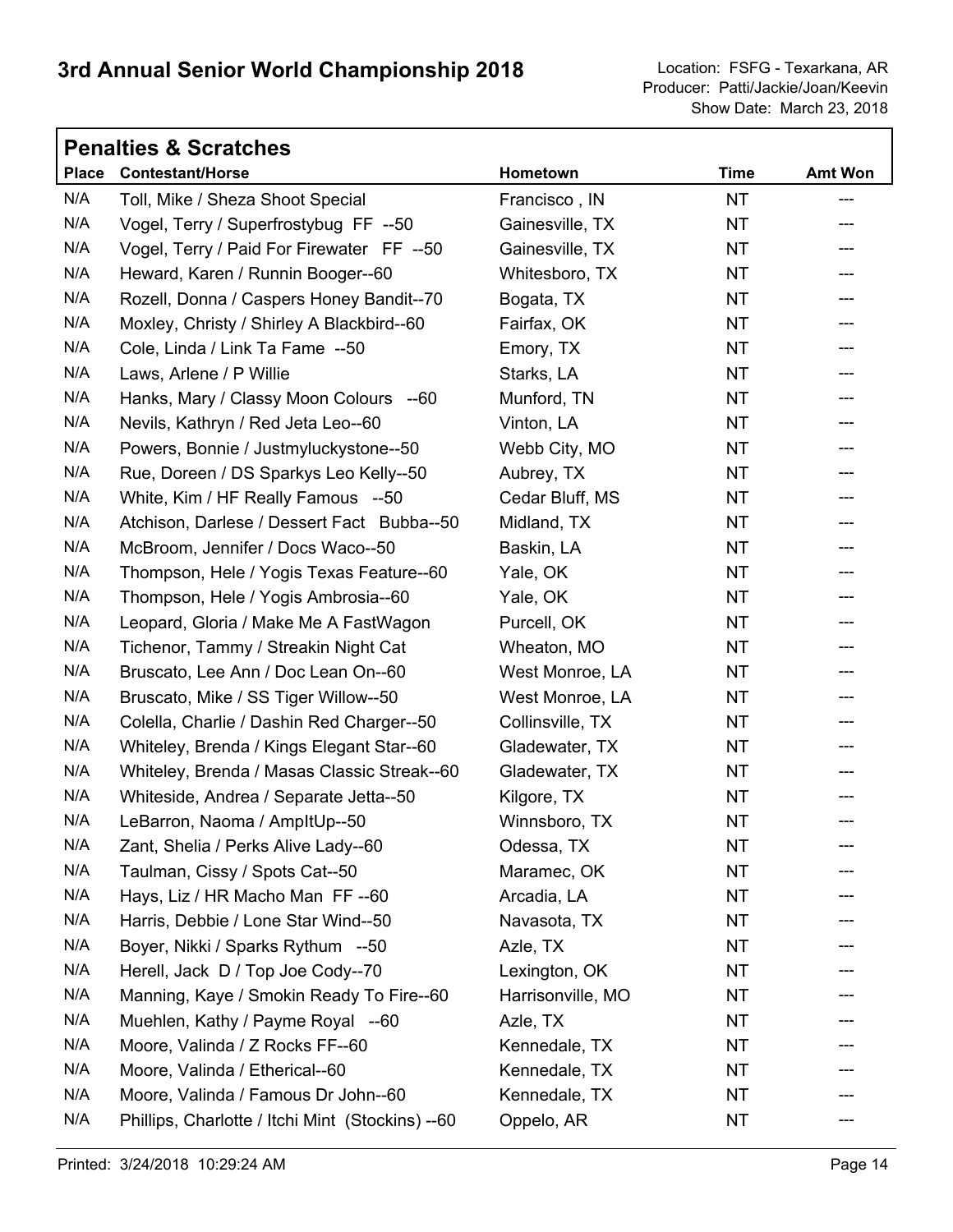Show Date: March 23, 2018 Producer: Patti/Jackie/Joan/Keevin

|              | <b>Penalties &amp; Scratches</b>               |                 |             |                |  |  |
|--------------|------------------------------------------------|-----------------|-------------|----------------|--|--|
| <b>Place</b> | <b>Contestant/Horse</b>                        | Hometown        | <b>Time</b> | <b>Amt Won</b> |  |  |
| N/A          | Greenlees, Tonia / Dun It Kat Cody --50        | Tuttle, OK      | <b>NT</b>   | ---            |  |  |
| N/A          | Wells, Phyllis / He Is A Dough--70             | Newalla, OK     | <b>NT</b>   |                |  |  |
| N/A          | Jones, Marilyn / Little Blondies Dudetoo--60   | Shawnee, OK     | <b>NT</b>   | ---            |  |  |
| N/A          | Ezell, Connie / Ya Know FF --50                | Delhi, LA       | <b>NT</b>   |                |  |  |
| N/A          | McClain, Diane / MyJetolenasBlazin             | Crossett, AR    | <b>NT</b>   |                |  |  |
| N/A          | Oxner, Jan / Louisana Majesty--60              | Marianna, AR    | <b>NT</b>   | ---            |  |  |
| N/A          | Franklin, Michelle / Oprah--50                 | Buchannon, MI   | <b>NT</b>   | ---            |  |  |
| N/A          | Overholt, Lyn / I Am A Lazan--60               | Bristol, IN     | <b>NT</b>   |                |  |  |
| N/A          | Spurgeon, Waynella / Freckles N Dashe--50      | Tolar, TX       | <b>NT</b>   | ---            |  |  |
| N/A          | Poole, Sarah / Sunshine -- 50                  | Piggott, AR     | NT.         | ---            |  |  |
| N/A          | Brand, Jackie / Strip Tag --50                 | Harrison, AR    | <b>NT</b>   |                |  |  |
| N/A          | Van Winkle, Jo / Lotta Rich Rock -- 60         | Hempstead, TX   | <b>NT</b>   | ---            |  |  |
| N/A          | Wilson, Melanie / Bevo --50                    | Perrin, TX      | <b>NT</b>   | ---            |  |  |
| N/A          | Ramage, Jennine / Teaspoon Dancer W5 --50      | Hernando, MS    | <b>NT</b>   |                |  |  |
| N/A          | Bonham, Rose / Bug N Up The Charts FF --60     | Bowie, TX       | <b>NT</b>   | ---            |  |  |
| N/A          | Hairgrove, Latisha / Dual Frost Playgun 50     | Timpson, TX     | <b>NT</b>   | ---            |  |  |
| N/A          | Ryan, Sidney / Lyndis Sonny Lights --50        | Decatur, TX     | <b>NT</b>   |                |  |  |
| N/A          | Kurosky, Jana / Winnie Red's KAI --50          | Decatur, TX     | <b>NT</b>   | ---            |  |  |
| N/A          | Payne, Julie / S. F. Butterfinger --50         | Claremore, TX   | <b>NT</b>   | ---            |  |  |
| N/A          | Brooks, Lee Ann / To Fast To View FF --50      | Winthrop, AR    | <b>NT</b>   |                |  |  |
| N/A          | Hall, Jean / Ice Skate --60                    | Billiings, MO   | <b>NT</b>   | ---            |  |  |
| N/A          | Notz, Kim / Badger's Free Bird --60            | Republic, MO    | <b>NT</b>   | ---            |  |  |
| N/A          | Hoehn, Terry / Looking Slick --60              | Republic, MO    | <b>NT</b>   | ---            |  |  |
| N/A          | Sharp, Gwen / B2 --50                          | Jefferson, TX   | NT.         | ---            |  |  |
| N/A          | Jenkins, Susan / Jasper                        | Arlington, TN   | <b>NT</b>   |                |  |  |
| N/A          | Carmichael, Robin / Aprils Fleeting Dream --50 | Paradise, TX    | <b>NT</b>   | ---            |  |  |
| N/A          | Mayes, Nancy / Flame N Flit FF --70            | McDade, TX      | NT          |                |  |  |
| N/A          | Mayes, Nancy / Firewater N Buttermilk --70     | McDade, TX      | <b>NT</b>   |                |  |  |
| N/A          | Loftin, Jane / Rudy --70                       | Dexter, MO      | <b>NT</b>   |                |  |  |
| N/A          | McCartney, Michelle / Smart Steppin            | Clarksville, AR | <b>NT</b>   |                |  |  |
| N/A          | Swan, Amy / Boons Prescription --50            | Olney, TX       | NT.         |                |  |  |
| N/A          | Penland, Linda / Sheza Sunny Firewater --60    | Kountze, TX     | <b>NT</b>   |                |  |  |
| N/A          | Davis, Sharon / CRR Red Hot Design --50        | Blanchard, OK   | <b>NT</b>   |                |  |  |
| N/A          | Reeves, Martha / NoPressureOnMe FF --60        | Weatherford, TX | NT.         |                |  |  |
| N/A          | Kendall, Louise / Cheyenne Famous Guy --60     | Cheyenne, OK    | <b>NT</b>   |                |  |  |
| N/A          | Griswold, Beverly / El Cisne "Swanson" --50    | Bovina, TX      | <b>NT</b>   |                |  |  |
| N/A          | Riley, Nancy / Jesstafamousdude --60           | Hobbs, NM       | NT.         |                |  |  |
| N/A          | Buckmeyer, Becky / A Jacked Up Perk --60       | Seagoville, TX  | <b>NT</b>   |                |  |  |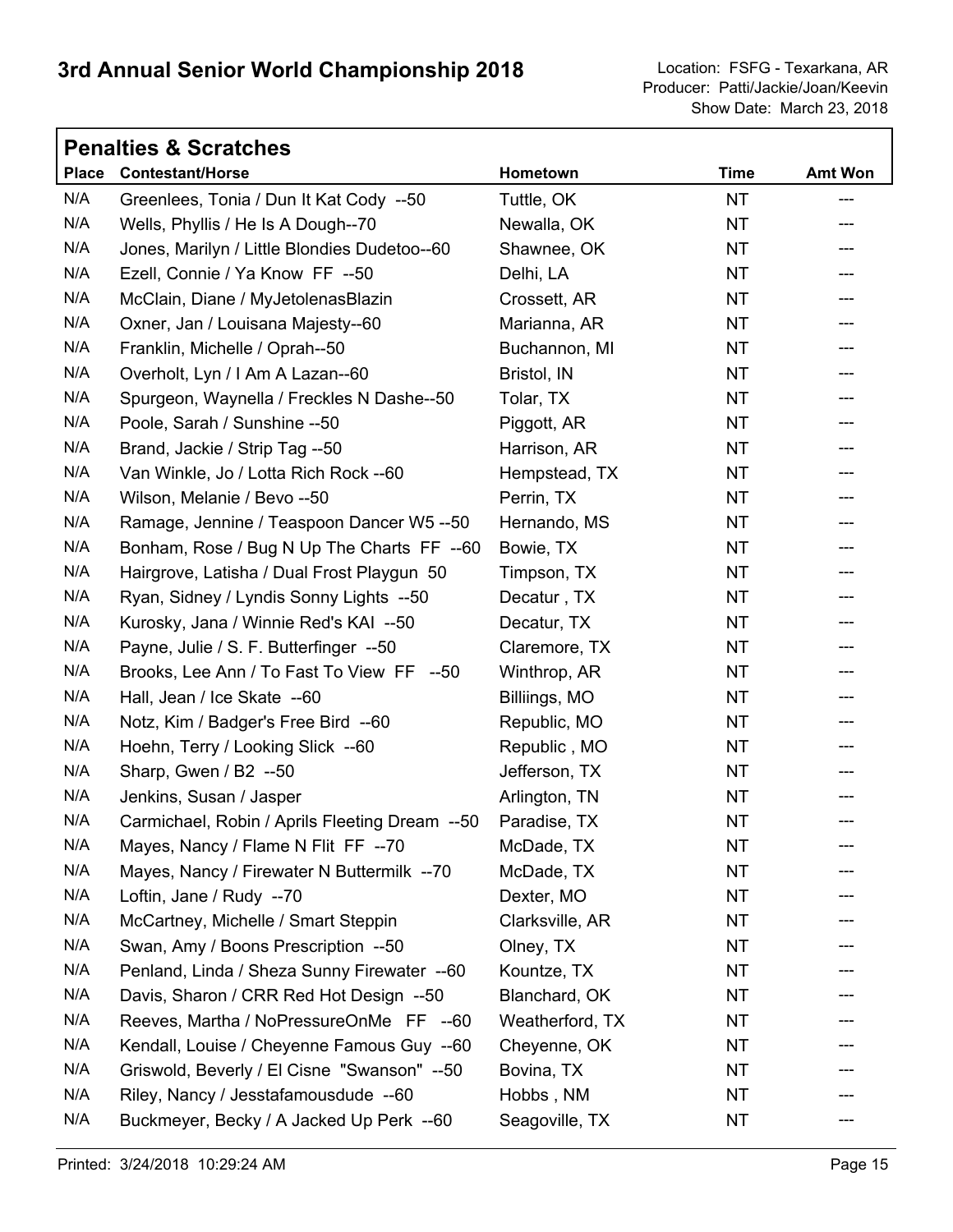| <b>Penalties &amp; Scratches</b> |                                               |                     |             |                |  |
|----------------------------------|-----------------------------------------------|---------------------|-------------|----------------|--|
|                                  | Place Contestant/Horse                        | Hometown            | <b>Time</b> | <b>Amt Won</b> |  |
| N/A                              | Collins, Holly / Perks Black Lady Bug         | Livingston, TX      | <b>NT</b>   | ---            |  |
| N/A                              | Rule, Donna Kay / High Valor --60             | Minco, OK           | <b>NT</b>   |                |  |
| N/A                              | Smith, Margo / Tex --60                       | Hobbs, NM           | <b>NT</b>   |                |  |
| N/A                              | Jones, Jolene / Streakin Louie FF --50        | Pilot Point, TX     | <b>NT</b>   |                |  |
| N/A                              | Richardson, Debbie / Call Me Misty May --50   | Elmore City, Ok     | <b>NT</b>   |                |  |
| N/A                              | Lybbert, Jami / Confederate Royalty --50      | Forestburg, TX      | NT          | ---            |  |
| N/A                              | Johnson, Kari-Dawn / Aint I Perkfect --FF--50 | Sulphur, OK         | <b>NT</b>   | ---            |  |
| N/A                              | Jones, Jo Ann / Watch Joe Smoke -- 70         | Vidor, TX           | <b>NT</b>   |                |  |
| N/A                              | Jones, Jo Ann / Aint Seen These Eyes FF --70  | Vidor, TX           | <b>NT</b>   | ---            |  |
| N/A                              | Robinson, GiGi / Tribal Cut --50              | Anson, TX           | <b>NT</b>   | ---            |  |
| N/A                              | Moore, Lisa / SSS Iron Legacy --50            | Hockley, Tx         | <b>NT</b>   |                |  |
| N/A                              | Jones, Diane / Eyes Of Diamonds --50          | Clyde, TX           | NT          | ---            |  |
| N/A                              | Barnett, Glenda / Crown Royal Rona --FF--50   | Decatur, Tx         | <b>NT</b>   | ---            |  |
| N/A                              | Raulston, Michele / Peppy Quixote Slider --60 | Gary, TX            | <b>NT</b>   |                |  |
| N/A                              | Raulston, Michele / Frenchmens Glory FF --60  | Gary, TX            | <b>NT</b>   | ---            |  |
| N/A                              | Neher, Gayle / Feature Peppy --60             | Ashdown, AR         | <b>NT</b>   | ---            |  |
| N/A                              | White, Pam / Jesse Double Run --60            | Terrell, TX         | <b>NT</b>   |                |  |
| N/A                              | Moore, Eileen / TMW Citty Girl --70           | Downsville, LA      | NT          | ---            |  |
| N/A                              | Brandon, Annette / Topoffthefirewater         | Porter, Ok          | <b>NT</b>   | ---            |  |
| N/A                              | Grimes, Lisa / Texas Bully Trouble            | Muskogee, Ok        | <b>NT</b>   |                |  |
| N/A                              | Burns, Barbara / Flit Bar Buzz --60           | Atlanta, TX         | <b>NT</b>   | ---            |  |
| N/A                              | Ziegler, Cheryl / KN Honey I'm Fabulous FF    | Coal Hill, AR       | <b>NT</b>   | ---            |  |
| N/A                              | Branch, Shelia / Passing Out Firewater --60   | Ruston, LA          | <b>NT</b>   | ---            |  |
| N/A                              | Birkicht, Donnis / Tay --60                   | Pineville, La       | NT          | ---            |  |
| N/A                              | Schexnaider, Melinda / Fabs Gowin To Twist -- | Shreveport, LA      | <b>NT</b>   |                |  |
| N/A                              | Tobiasson, Connie / Pure D Azucar --50        | Decatur, TX         | <b>NT</b>   | ---            |  |
| N/A                              | Tucker, Vickie / Rarebars Sunny Sky --50      | Springville, AL     | ΝT          |                |  |
| N/A                              | Hanson, Sheryl / Benny --60                   | Morris, OK          | NT          |                |  |
| N/A                              | Lauritzson, Julia / Kt Sunrize -- 70          | Conway, AR          | NT          |                |  |
| N/A                              | Robertson, Anita / Joeys Whirling Jet --60    | Bismarck, AR        | NT          |                |  |
| N/A                              | Rowland, Kathy / Tee --50                     | Pearcy, AR          | NT          |                |  |
| N/A                              | Hales, Sherry / Streak At Night --60          | Havana, AR          | <b>NT</b>   |                |  |
| N/A                              | Clark, Becky / Jose's Final Cash "Bo" --50    | Pleasant Plains, AR | NT          |                |  |
| N/A                              | Crowder, Tammy / Pass It To Perks FF --50     | Austin, AR          | NT          |                |  |
| N/A                              | Harrington, Carol / YL Jay R Kirk --50        | Dekalb, TX          | NT          |                |  |
| N/A                              | Taylor, Janey / Two Natives --50              | Eros, LA            | NT          |                |  |
| N/A                              | Barron, Cheryl / Mister Hawk Bar--60          | Lockhart, TX        | NT.         |                |  |
| N/A                              | Board, Jacqueline / Jen Sen--60               | Leonard, TX         | NT          |                |  |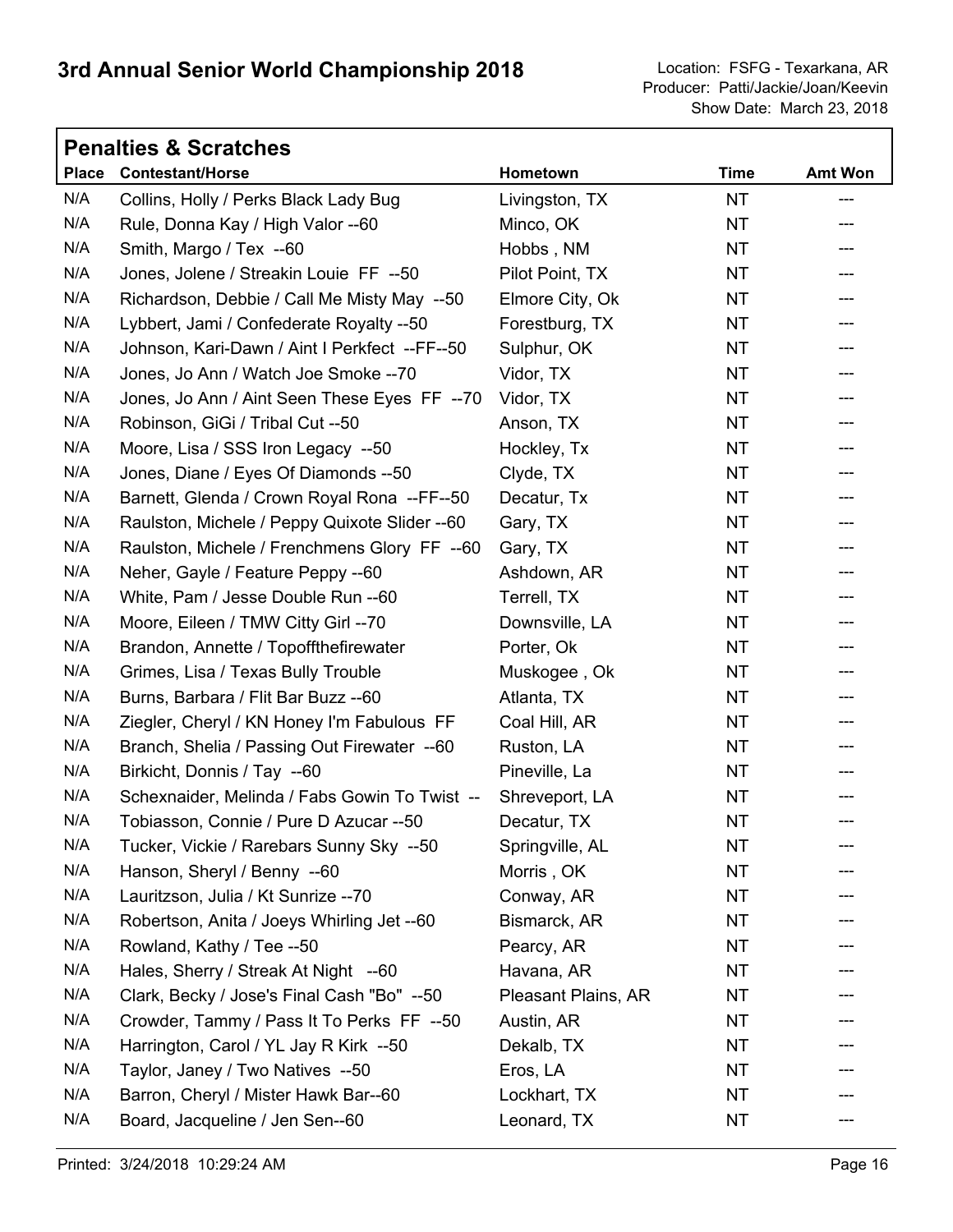٦

|              | <b>Penalties &amp; Scratches</b>               |                  |             |                |  |  |
|--------------|------------------------------------------------|------------------|-------------|----------------|--|--|
| <b>Place</b> | <b>Contestant/Horse</b>                        | Hometown         | <b>Time</b> | <b>Amt Won</b> |  |  |
| N/A          | Flager, Robin / Dee Bee Jack Bee Quick --50    | Muncie, IN       | <b>NT</b>   | ---            |  |  |
| N/A          | Clark, Rhonda / Easy Jet Edition --60          | Marlow, OK       | <b>NT</b>   | ---            |  |  |
| N/A          | Woodard, Tandra / Junipers Fast Lark --50      | Marlow, Ok       | NT.         | ---            |  |  |
| N/A          | Fischer, Deb / Bob's Vandy Star "Spud" --60    | Newalla, OK      | NT.         |                |  |  |
| N/A          | Wills, LeAnn / Yahoo Two --50                  | Stephenville, TX | <b>NT</b>   |                |  |  |
| N/A          | Ganter, Angela / Recent Release --50           | Abilene, TX      | NT          |                |  |  |
| N/A          | Smith, Robin / Chaps Gold Fuel --50            | Fruitvale, TX    | <b>NT</b>   | ---            |  |  |
| N/A          | Armstrong, Kay / Rabbs Twistor Lady --50       | Point, TX        | <b>NT</b>   | ---            |  |  |
| N/A          | Manning, Martha / Can't Wait To Illuminate -   |                  | NT          | ---            |  |  |
| N/A          | Oeder, Dale / MR Flit to Kill FF --60          | Hot Springs, AR  | NT.         | ---            |  |  |
| N/A          | Oeder, Dale / Jag Of Famous Money FF --60      | Hot Springs, AR  | <b>NT</b>   |                |  |  |
| N/A          | Denton, James / Joe's Big Stick --50           | Huntington, TN   | NT          | ---            |  |  |
| N/A          | Denton, Tami / Midnite Driftin Six --50        | Huntington, TN   | NT.         | ---            |  |  |
| N/A          | Cross, John / Wanna BA Rebel --60              | Como, MS         | <b>NT</b>   |                |  |  |
| N/A          | Peacock, Steve / Ava --60                      | Clovis, NM       | NT          | ---            |  |  |
| N/A          | Peacock, Steve / Willow --60                   | Clovis, NM       | <b>NT</b>   | ---            |  |  |
| N/A          | Hubler, Sandy / Snazzy Sawyer --50             | Alexander, AR    | <b>NT</b>   |                |  |  |
| N/A          | Gates, Stacey / FR Firewater Request --50      | Rhome, TX        | NT          | ---            |  |  |
| N/A          | Carter, Mary / Aspecial Firewater FF           | Desdemona, TX    | NT.         |                |  |  |
| N/A          | Chaflin, Tami / Thursday Casha Chex --50       | Wakita, OK       | <b>NT</b>   |                |  |  |
| N/A          | Shoffner, Carolyn / Ronas Wonder Girl --60     | Guys, TN         | NT          | ---            |  |  |
| N/A          | Williams, Charlene / Dream N Delite --50       | Hernando, MS     | <b>NT</b>   | ---            |  |  |
| N/A          | Williams, Terry / Smart Lena "Little Man" --60 | Hernando, MS     | NT          | ---            |  |  |
| N/A          | Williams, Sue / Heza Famous Rascal --50        | Skiatook, OK     | NT          | ---            |  |  |
| N/A          | Williams, Sue / Suntan Showgirl --50           | Skiatook, OK     | NT.         |                |  |  |
| N/A          | Adams, Angie / Gottago Pepto --50              | Poteau, OK       | NT          | ---            |  |  |
| N/A          | Duncan, Gayle / Bugs In My Martini FF --50     | Cameron, OK      | NT          |                |  |  |
| N/A          | Duncan, Gayle / Nuther Long Chance --50        | Cameron, OK      | <b>NT</b>   |                |  |  |
| N/A          | Donnell, Melinda / Grandios Shine              | Brighton, TN     | ΝT          |                |  |  |
| N/A          | West, Pam Buck / Eye Beat Sugar --60           | Alvin, TX        | ΝT          |                |  |  |
| N/A          | Ellis, Jackie / Fancy Rakin --50               | Kountze, TX      | NT          |                |  |  |
| N/A          | Ellis, Jackie / Shineontherocks FF --50        | Kountze, TX      | NT          |                |  |  |
| N/A          | Butler, Tim / Twinkle Toes Rocket --70         | Tuscaloosa, AL   | NT          |                |  |  |
| N/A          | Collier, Deborah / Jack --50                   | Cleveland, TX    | NT.         |                |  |  |
| N/A          | Mitchell, Lisa / VF Cashmeout --50             | Karnack, TX      | NT          |                |  |  |
| N/A          | Bynum, David / RS Shining Spark -- 70          | Mt Pleasant, TX  | ΝT          |                |  |  |
| N/A          | Hebenstriet, Mark / Withallzansability --60    | Edgerton, KS     | NT          |                |  |  |
| N/A          | Saunders, Lynn / Chumley --60                  | Weatherford, TX  | NT          |                |  |  |